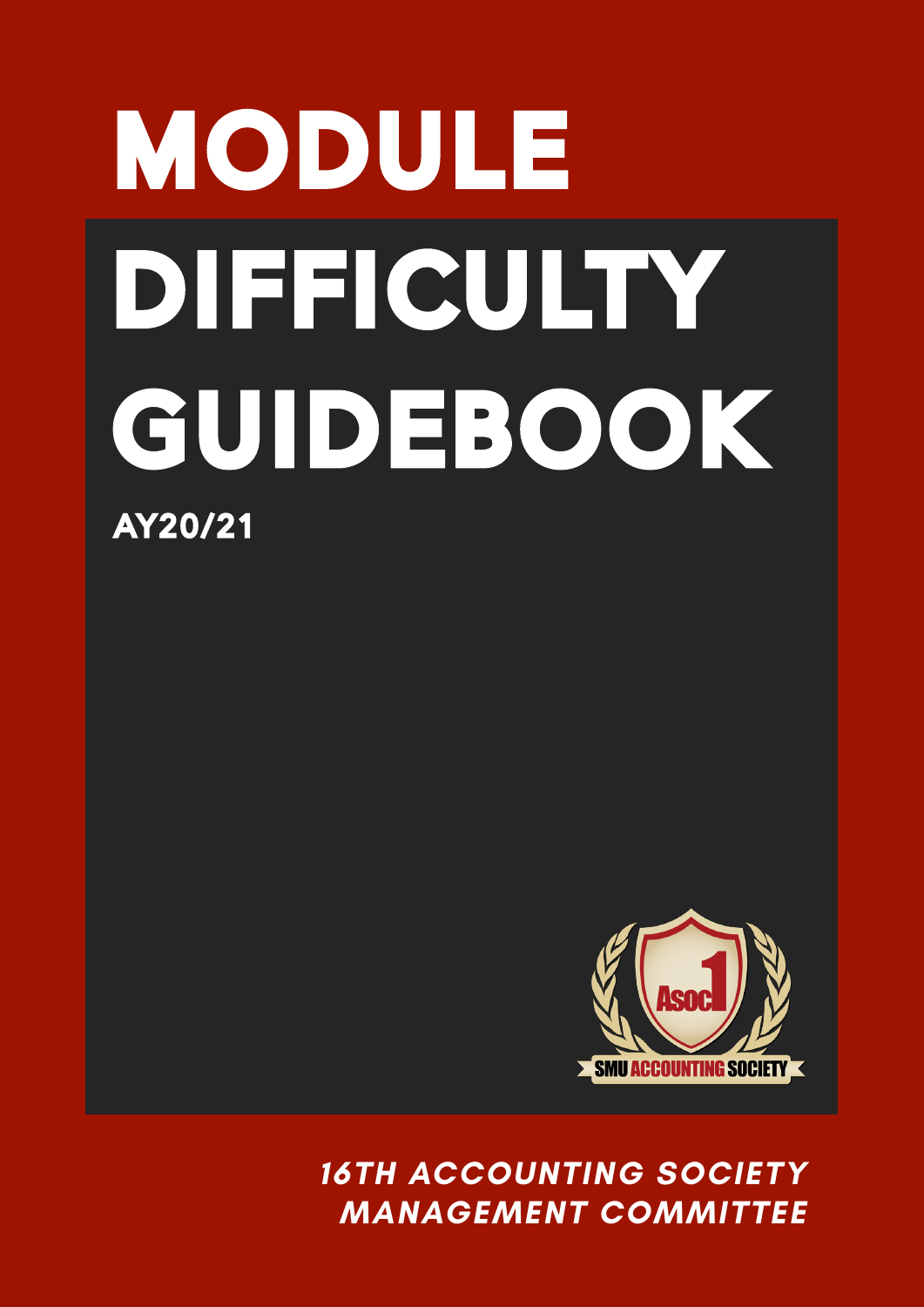This Guidebook is meant to aid students in academic planning. Information here was gathered from students who had previously taken the module through our surveys.

Moreover, for certain modules, in order to gain a more representative picture of advice for the modules, we surveyed Professors who taught those courses. This information is listed in italics.

For information on pre-requisites and syllabus, students are advised to keep updated of the latest changes via the school's websites and email.

The ASoc Academic Department would like to thank the various students and SoA Professors that have assisted us in the development of this guidebook. We hope this guide will be of great help to you in your academic planning and bidding process.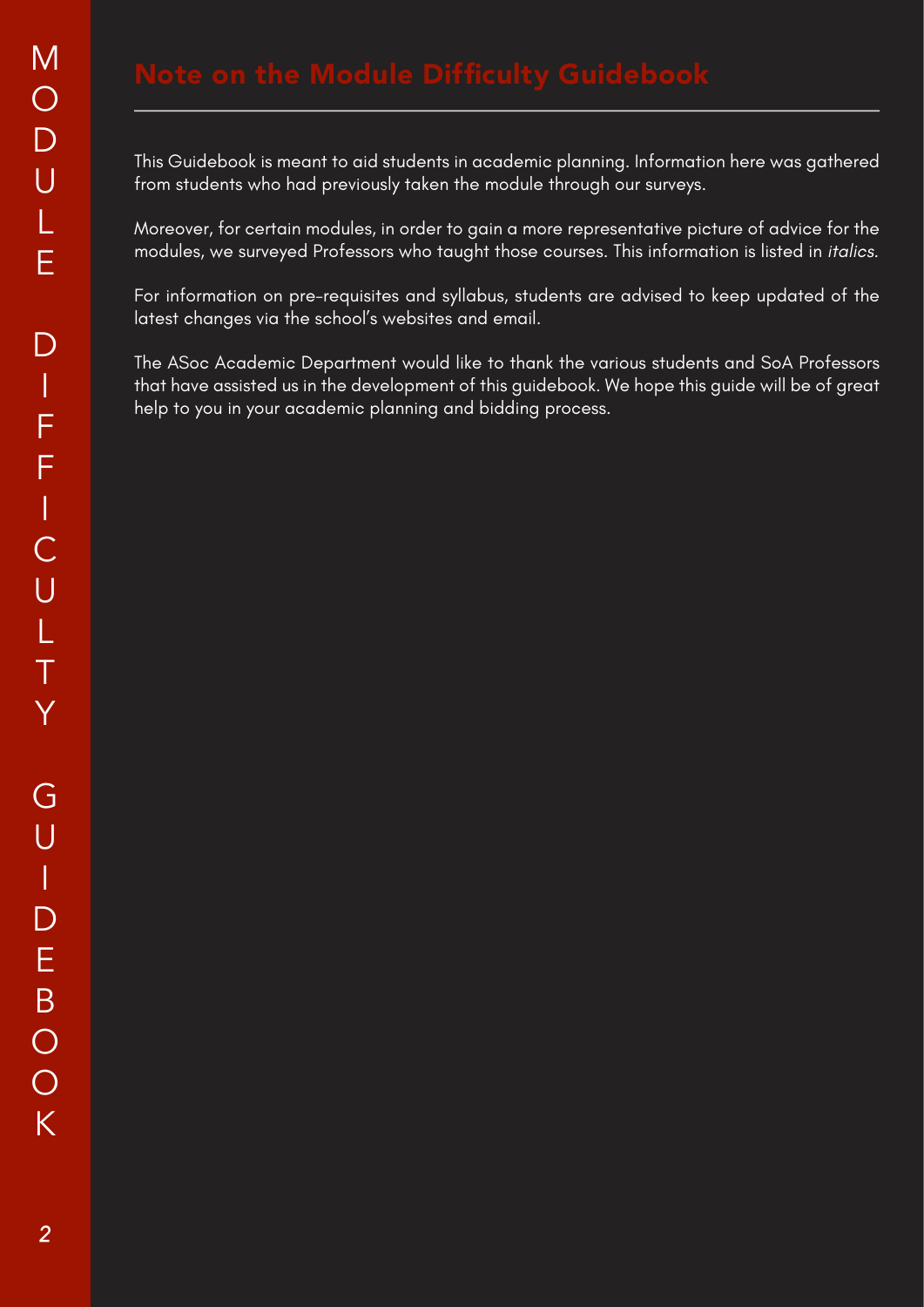| <b>Course Sequence</b>                                       | $\overline{4}$ |
|--------------------------------------------------------------|----------------|
| <b>Course Offerings</b>                                      | 5              |
| Second Major in Accounting and Data Analytics                | $\ddot{\circ}$ |
| Second Major in Financial Forensics                          | 7              |
| Prerequisites for Accounting Options / Accounting Electives  | 10             |
| Prerequisites for 2nd Major in Accounting Data and Analytics | 12             |
| Prerequisites for 2nd Major in Financial Forensics           | 15             |
| <b>ACCTIII Financial Accounting</b>                          | 4              |
| <b>ACCTII2 Management Accounting</b>                         | 15             |
| <b>ACCT221 Accounting Information Systems</b>                | 16             |
| <b>ACCT223 Taxation</b>                                      | 17             |
| ACCT224 Financial Reporting and Analysis                     | 19             |
| <b>ACCT331 Audit and Assurance</b>                           | 20             |
| ACCT332 Accounting Thought and Governance                    | 21             |
| ACCT334 Intermediate Financial Accounting                    | 22             |
| <b>ACCT335 Advanced Financial Accounting</b>                 | 23             |
| <b>ACCT336 Valuation</b>                                     | 24             |
| <b>ACCT337 Statistical Programming</b>                       | 25             |
| COR3302 Ethics and Social Responsibility for Accounting      | 27             |
| <b>ACCT401 Strategic Management Accounting</b>               | 28             |
| <b>ACCT403 Advanced Taxation</b>                             | 30             |
| <b>ACCT407 Corporate Financial Management</b>                | 31             |
| ACCT409 Auditing for the Public Sector                       | 32             |
| ACCT410 Internal Audit (SMU-X Module)                        | 33             |
| ACCT414 Accounting Analytics Capstone (SMU-X Module)         | 34             |
| <b>ACCT417 Insolvency and Restructuring</b>                  | 35             |
| ACCT418 Data Modelling and Visualisation                     | 36             |
| <b>ACCT420 Forecasting and Forensic Analytics</b>            | 37             |
| <b>ACCT421 Analytics for Value Investing</b>                 | 38             |
| ACCT423 Audit Analytics (SMU-X Module)                       | 39             |
| ACCT424 Auditing Information Systems (SMU-X Module)          | 40             |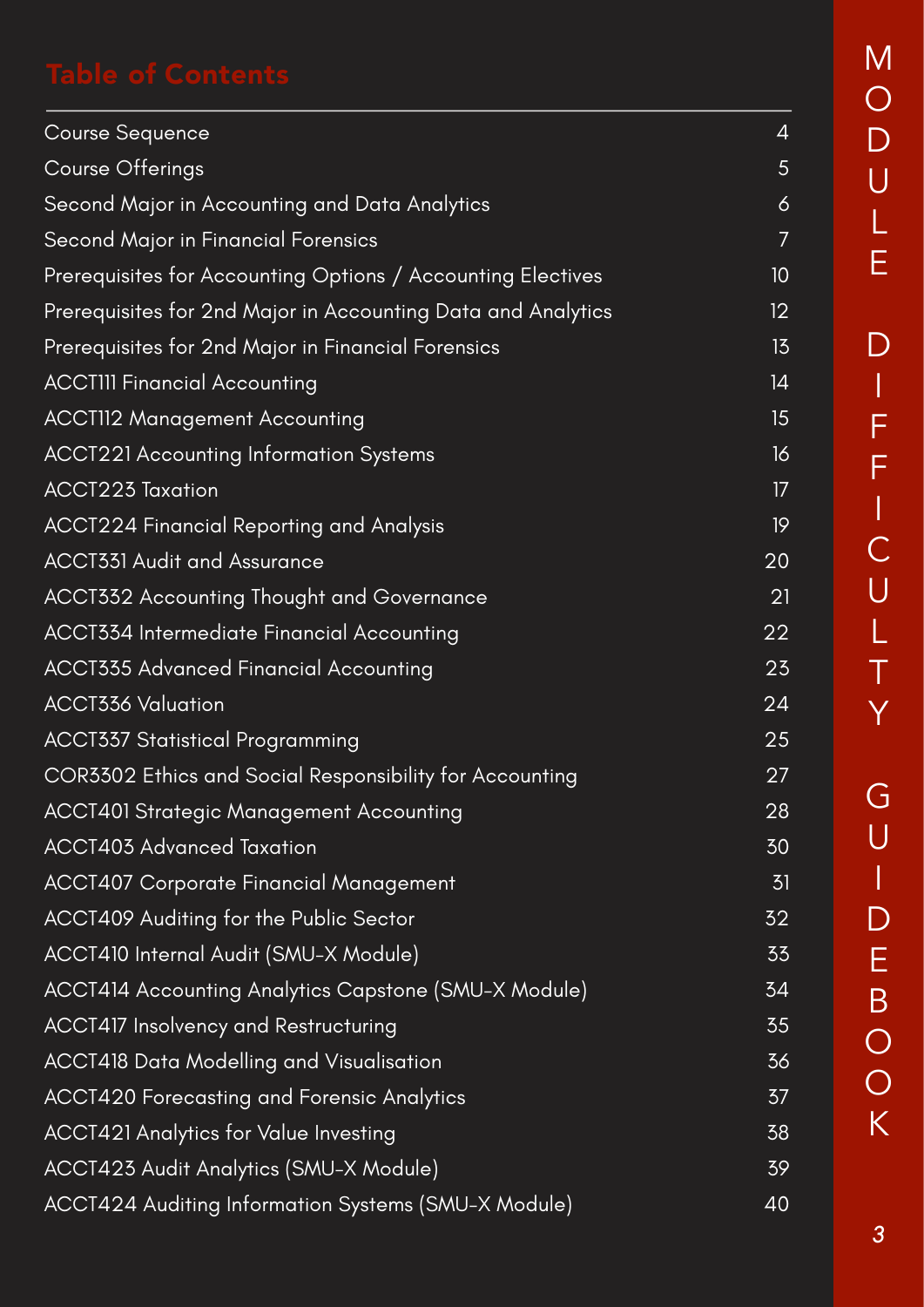| <b>Accounting Modules</b>                                               | <b>Suggested Timeline by SoA</b>                                                                              |  |  |
|-------------------------------------------------------------------------|---------------------------------------------------------------------------------------------------------------|--|--|
| <b>ACCTIII Financial Accounting (Acc Core)</b>                          | Pre-requisite for students during YISI<br>(for Intake AY2019 onwards)                                         |  |  |
| ACCT112 Management Accounting (Acc Core)                                | Pre-requisite for students during Y1S2<br>(for Intake AY2019 onwards) & Y2S1<br>(for Intake AY2018 & earlier) |  |  |
| ACCT221 Accounting Information Systems (Acc<br>Core)                    |                                                                                                               |  |  |
| ACCT223 Taxation (Acc Core)                                             | Recommended to take in Y2                                                                                     |  |  |
| ACCT224 Financial Reporting and Analysis (Acc<br>Core)                  |                                                                                                               |  |  |
| ACCT331 Audit and Assurance (Acc Core)                                  |                                                                                                               |  |  |
| <b>ACCT332 Accounting Thought and Governance</b><br>(Acc Core)          |                                                                                                               |  |  |
| <b>ACCT334</b> Intermediate Financial Accounting<br>(Acc Core)          |                                                                                                               |  |  |
| ACCT335 Advanced Financial Accounting (Acc<br>Core)                     |                                                                                                               |  |  |
| ACCT336 Valuation (Acc Core for Intake AY2019<br>onwards)               | Recommended to take in Y3 or Y4                                                                               |  |  |
| ACCT337 Statistical Programming (Acc Core for<br>Intake AY2019 onwards) |                                                                                                               |  |  |
| ACCT400 Series (Acc Options x3)                                         |                                                                                                               |  |  |
| COR3302 Ethics and Social Responsibility for<br>Accounting (Uni Core)   |                                                                                                               |  |  |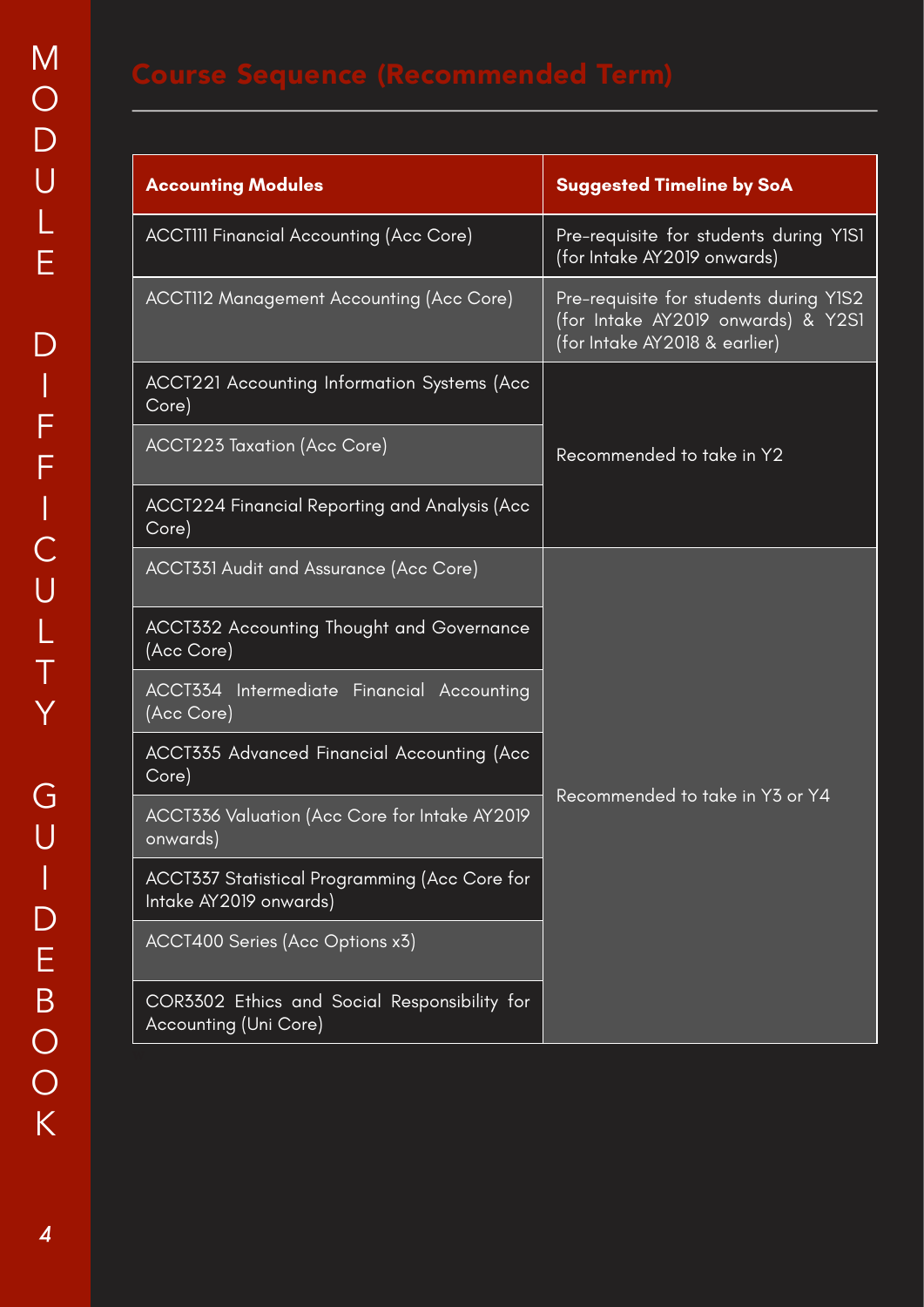An online portal on OASIS [Boss - Bidding Online System] that allows students to check for the latest class offerings for all modules.

Students can access the portal through navigating via OASIS. **https://oasis.smu.edu.sg**

**OASIS > Boss > Courses & Schedules > Course Offerings, Class Hours & Attendance > Related Links: Course Offerings > 2020-2021 > School of Accountancy Courses**

Students can also refer to the School of Accountancy website to check out the course structure as well as list of modules required for graduation. **https://accountancy.smu.edu.sg/bachelor-accountancy/curriculum/course-structure**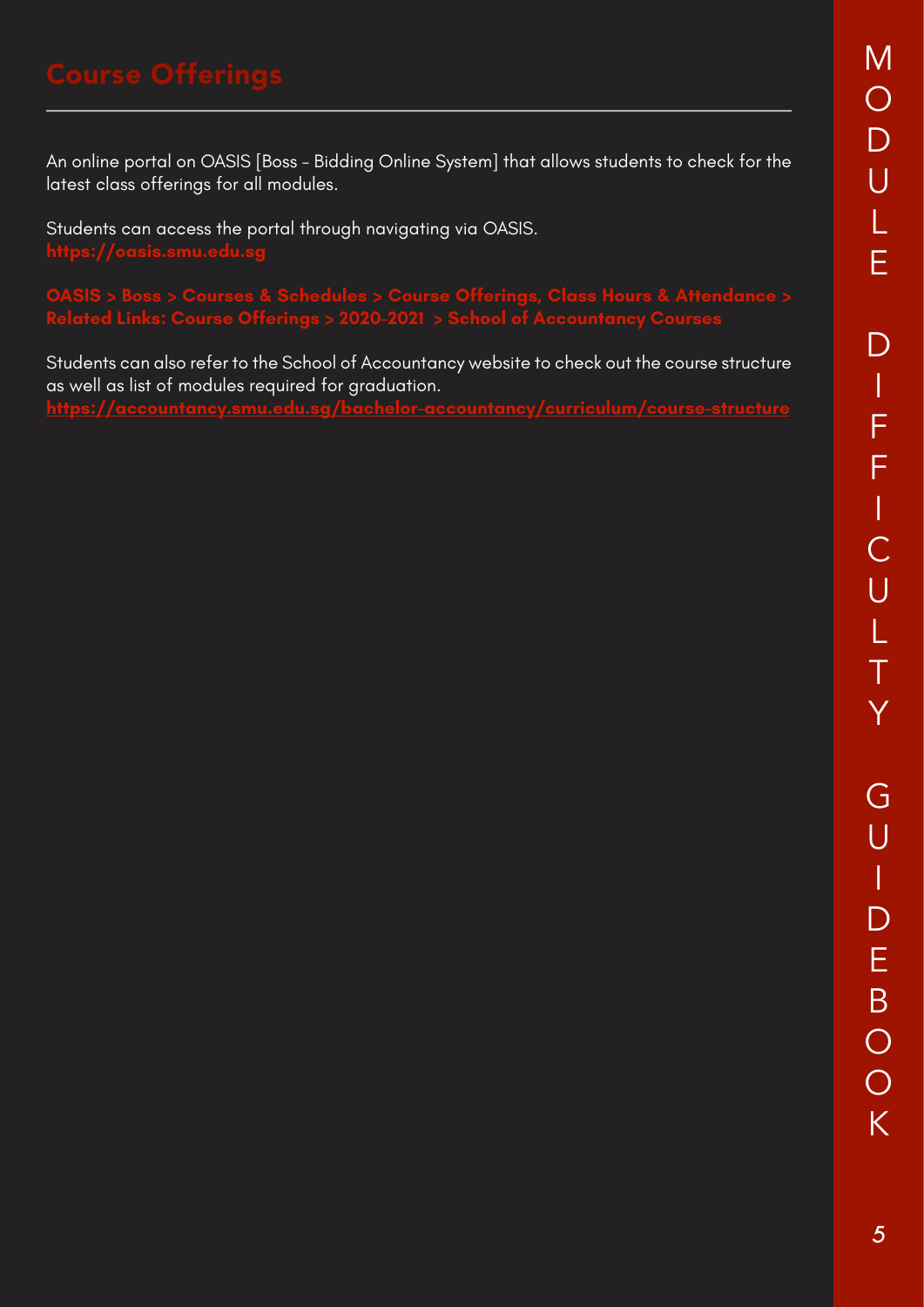In AY 2018/19, the School of Accountancy has launched a new second major in Accounting Data and Analytics. The courses in this second major aim to teach the data technologies and analytics skills relevant to accounting professionals, as technological advancements are influencing the work processes and scope in the accounting profession. Depending on how students plan their modules, they will need to take **three to eight additional modules** to graduate with this major.

An official FAQ guide can be accessed via Oasis: **Oasis > Academic SOA 2nd Majors**

| <b>5 Compulsory Modules</b>                                                                        |                                           |                                  |  |  |  |
|----------------------------------------------------------------------------------------------------|-------------------------------------------|----------------------------------|--|--|--|
|                                                                                                    | <b>Double Counting Options</b>            |                                  |  |  |  |
| <b>Modules</b>                                                                                     | Intake 2018 & earlier                     | Intake 2019 onwards              |  |  |  |
| Information<br>ACCT221<br>Accounting<br>Systems                                                    | <b>Accounting Core</b>                    |                                  |  |  |  |
| IS105 Business Data Management                                                                     | <b>Technology Studies</b>                 | <b>Accounting Elective</b>       |  |  |  |
| $ACCT$ 418<br>Data<br>Modelling<br>and<br>Visualisation                                            | <b>Accounting Option</b>                  | <b>Accounting Elective</b>       |  |  |  |
| <b>ACCT 337 Statistical Programming</b><br>(formerly known as ACCT 419 Statistical<br>Programming) | <b>Accounting Option</b>                  | <b>Accounting Core</b>           |  |  |  |
| ACCT414<br>Analytics<br>Accounting<br>Capstone                                                     | <b>Accounting Option</b>                  | <b>Accounting Elective</b>       |  |  |  |
| <b>3 Elective Modules</b>                                                                          |                                           |                                  |  |  |  |
| ACCT 420 Forecasting and Forensic<br>Analytics                                                     |                                           |                                  |  |  |  |
| ACCT 421 Analytics for Value Investing                                                             |                                           |                                  |  |  |  |
| <b>ACCT 423 Audit Analytics</b>                                                                    |                                           |                                  |  |  |  |
| Auditing<br>Information<br><b>ACCT</b><br>424<br>Systems                                           |                                           |                                  |  |  |  |
| IS III Introduction to Programming                                                                 | <b>Additional Module</b><br>#1, #2 and #3 | Free Elective #1, #2<br>and $#3$ |  |  |  |
| FNCE315 Analytics for Finance and<br><b>Real Estate</b>                                            |                                           |                                  |  |  |  |
| CS440 Foundations and Cybersecurity                                                                |                                           |                                  |  |  |  |
| <b>IS452</b><br><b>Blockchain</b><br>Applications<br>in<br><b>Financial Services</b>               |                                           |                                  |  |  |  |
| IS453 Financial Analytics                                                                          |                                           |                                  |  |  |  |

*6*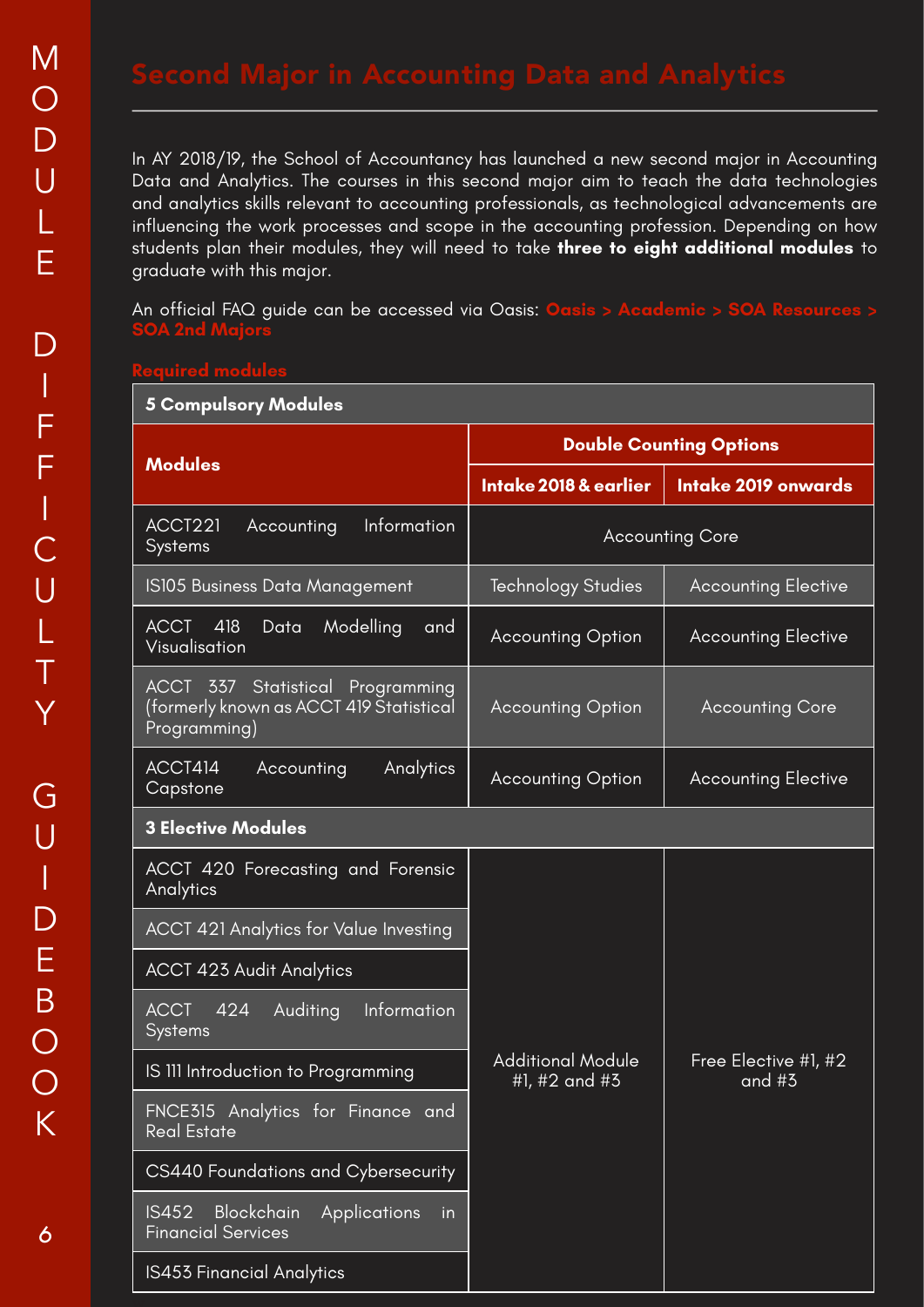*7*

In AY 2020/21, the School of Accountancy will be launching a new second major in Financial Forensics. The courses in this second major aim to teach students three domain of knowledge, advanced accounting technical competency, technology and analytics capability, and fundamental legal understanding in related areas, to equip them with the critical skills to combat illegal financial activities and fraud. Depending on how students plan their modules, they will need to take **three to eight additional modules** to graduate with this major.

An official FAQ guide can be accessed via Oasis: **Oasis > Academic > SOA Resources > SOA 2nd Majors**

| <b>5 Compulsory Modules</b>                                                   |                                           |                                         |  |  |  |  |
|-------------------------------------------------------------------------------|-------------------------------------------|-----------------------------------------|--|--|--|--|
|                                                                               | <b>Double Counting Options</b>            |                                         |  |  |  |  |
| <b>Modules</b>                                                                | Intake 2018 & earlier                     | Intake 2019 onwards                     |  |  |  |  |
| ACCT425<br>Forensic<br>Accounting<br>and<br>Investigation                     | <b>Accounting Option</b>                  | <b>Accounting Elective</b>              |  |  |  |  |
| <b>Financial Crime</b>                                                        | <b>Additional Module #1</b>               | <b>Accounting Elective</b>              |  |  |  |  |
| ACCT410 Internal Audit (SMU-X)                                                | <b>Accounting Option</b>                  | <b>Accounting Elective</b>              |  |  |  |  |
| ACCT420<br>8 <sub>k</sub><br>Forecasting<br>Forensic<br>Analytics             | <b>Additional Module</b><br>#2            | Free Elective #1                        |  |  |  |  |
| IS105 Business Data Management                                                | Technology Studies                        | Free Elective #2                        |  |  |  |  |
| <b>3 Elective Modules</b>                                                     |                                           |                                         |  |  |  |  |
| ACCT417 Insolvency and Restructuring                                          |                                           |                                         |  |  |  |  |
| ACCT418<br>Modelling<br>Data<br>and<br>Visualisation                          |                                           |                                         |  |  |  |  |
| ACCT423 Audit Analytics (SMU-X)                                               |                                           |                                         |  |  |  |  |
| <b>ACCT424 Auditing Information Systems</b><br>$(SMU-X)$                      |                                           | Free Elective #3                        |  |  |  |  |
| CS440 Foundation of Cybersecurity                                             | <b>Additional Module</b><br>#3, #4 and #5 | <b>Additional Module #1</b><br>and $#2$ |  |  |  |  |
| LAW307 Law of Evidence                                                        |                                           |                                         |  |  |  |  |
| LAW492: Dispute Resolution: The Role of<br><b>Experts</b>                     |                                           |                                         |  |  |  |  |
| Blockchain<br><b>IS452</b><br>Applications<br>in<br><b>Financial Services</b> |                                           |                                         |  |  |  |  |
| IS453 Financial Analytics                                                     |                                           |                                         |  |  |  |  |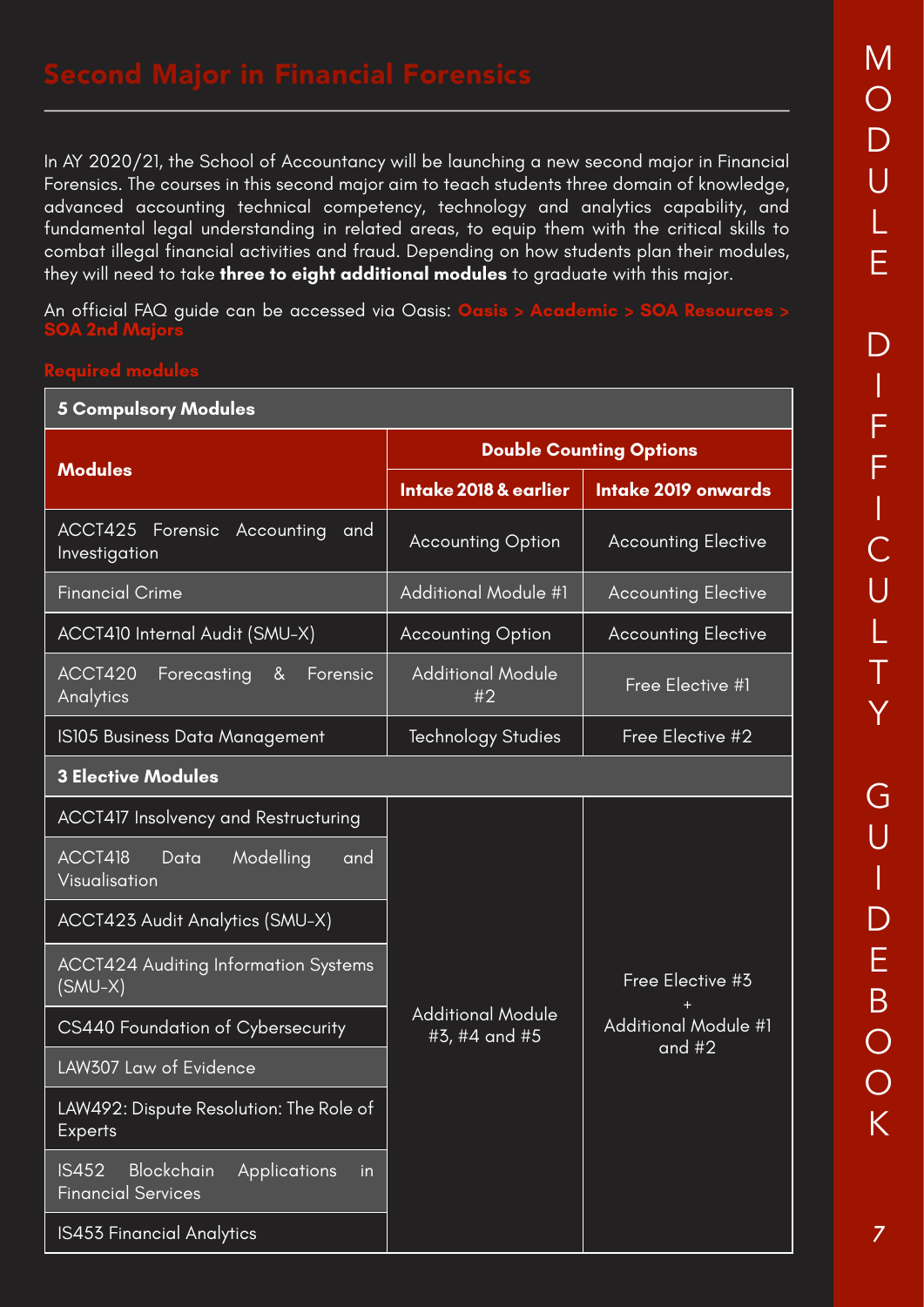



Note: Prerequisites may change from time to time. Refer to Course Catalogue for latest information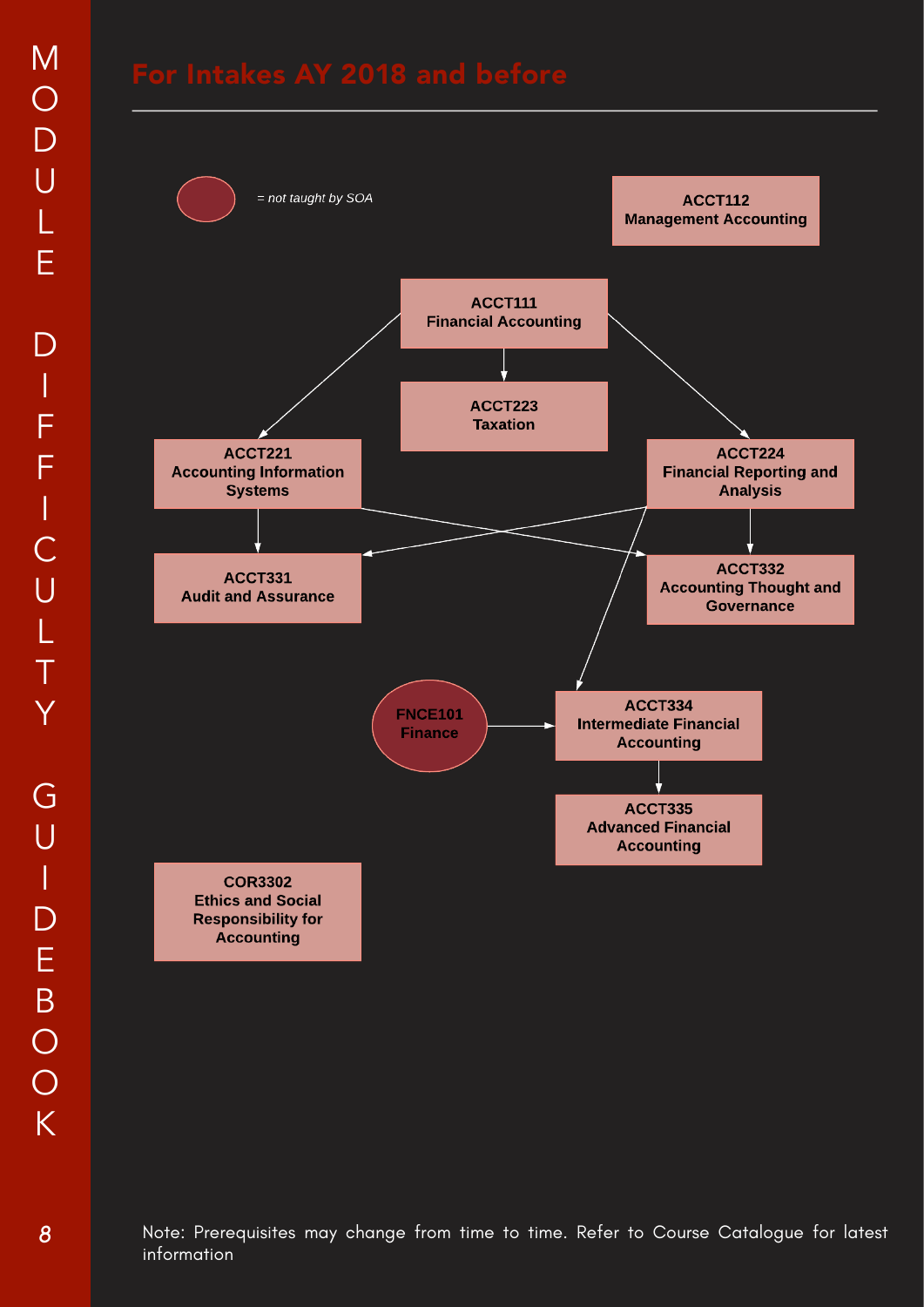

O D U L E D I F F I C U L T Y G U I  $\overline{D}$ E B O O K

M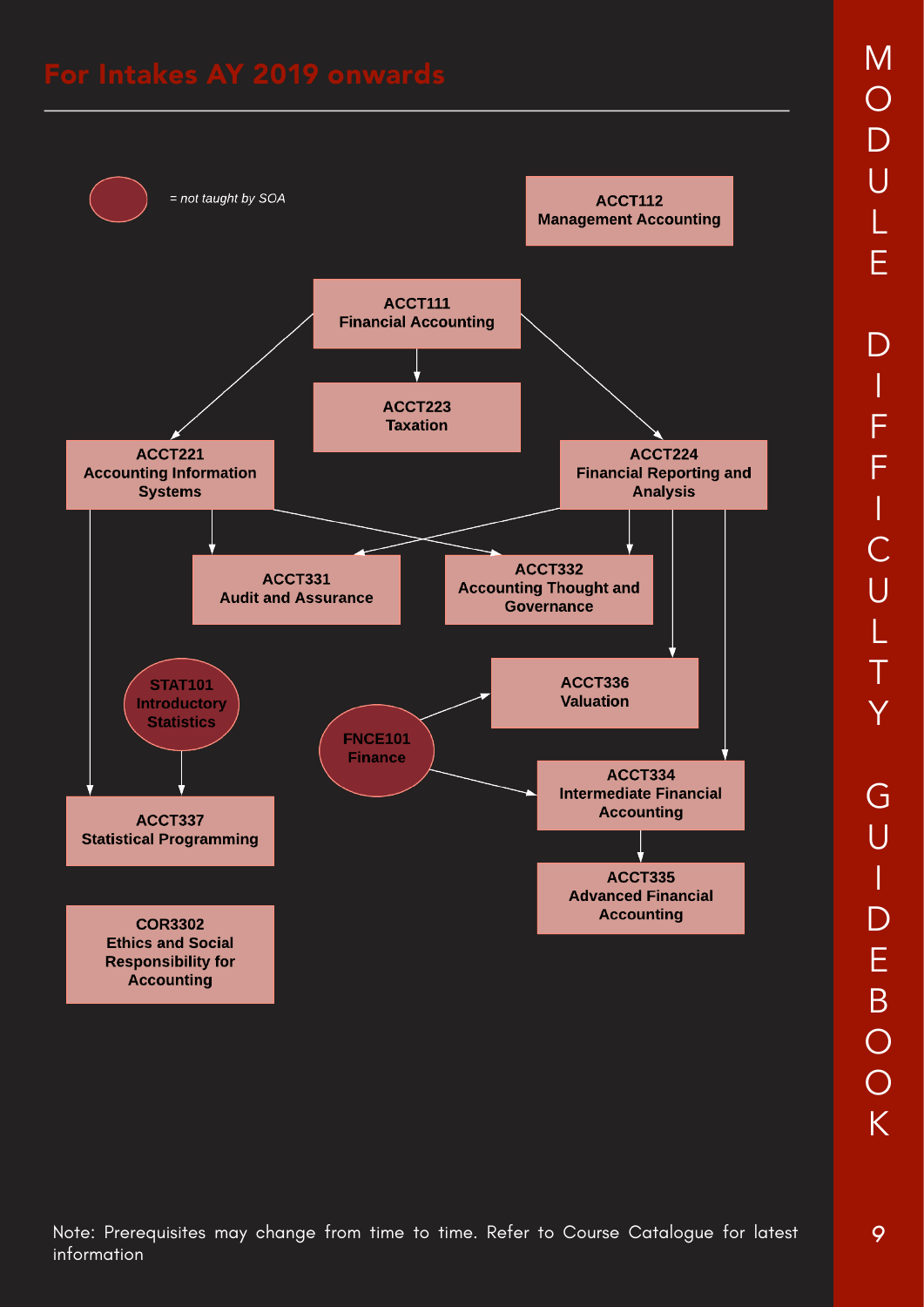| <b>Accounting Options/Electives</b>                                                   | <b>Prerequisites</b>                                                                           |
|---------------------------------------------------------------------------------------|------------------------------------------------------------------------------------------------|
| ACCT336 - Valuation (Accounting Core for<br>AY19 Intake onwards)                      | ACCT224 – Financial Reporting and Analysis<br>FNCE101 - Finance                                |
| <b>ACCT337 - Statistical Programming</b><br>(Accounting Core for AY19 Intake onwards) | STAT101 - Introductory Statistics<br><b>ACCT221 - Accounting Information Systems</b>           |
| ACCT 401 - Strategic Management<br>Accounting                                         | <b>ACCTII2 - Management Accounting</b>                                                         |
| ACCT403 - Advanced Taxation                                                           | <b>ACCT223 - Taxation</b>                                                                      |
| <b>ACCT407 - Corporate Financial</b><br>Management                                    | <b>ACCTII2 - Management Accounting</b><br><b>ACCT224 - Financial Reporting</b><br>and Analysis |
| ACCT409 - Auditing for the Public<br>Sector                                           | ACCT221 - Accounting<br><b>Information Systems</b>                                             |
| ACCT410 - Internal Audit (SMU-X)                                                      | <b>ACCT221 - Accounting</b><br><b>Information Systems</b>                                      |
| <b>ACCT414 - Accounting Analytics Capstone</b><br>$(SMU-X)$                           | ACCT418 - Data Modelling and Visualisation                                                     |
| <b>ACCT417 - Insolvency and Restructuring</b>                                         | <b>ACCTIII - Financial Accounting</b><br>LGST201 - Company Law (Co-<br>Requisite Mod)          |
| ACCT418 - Data Modelling and<br>Visualisation                                         | <b>ACCTIII - Financial Accounting</b>                                                          |
| <b>ACCT420 - Forecasting and Forensic</b><br>Analytics                                | <b>ACCT337 - Statistical Programming</b>                                                       |
| <b>ACCT421 - Analytics for Value Investing</b>                                        | STATI01 - Intro Statistics<br>ACCT224 – Financial Reporting and Analysis<br>FNCE101 - Finance  |
| ACCT423 - Audit Analytics (SMU-X)                                                     | <b>ACCT331 Audit and Assurance</b>                                                             |
| ACCT424 - Auditing Information Systems<br>(SMU-X)                                     | ACCT221 - Accounting<br><b>Information Systems</b>                                             |

Note: Prerequisites may change from time to time. Refer to Course Catalogue for latest information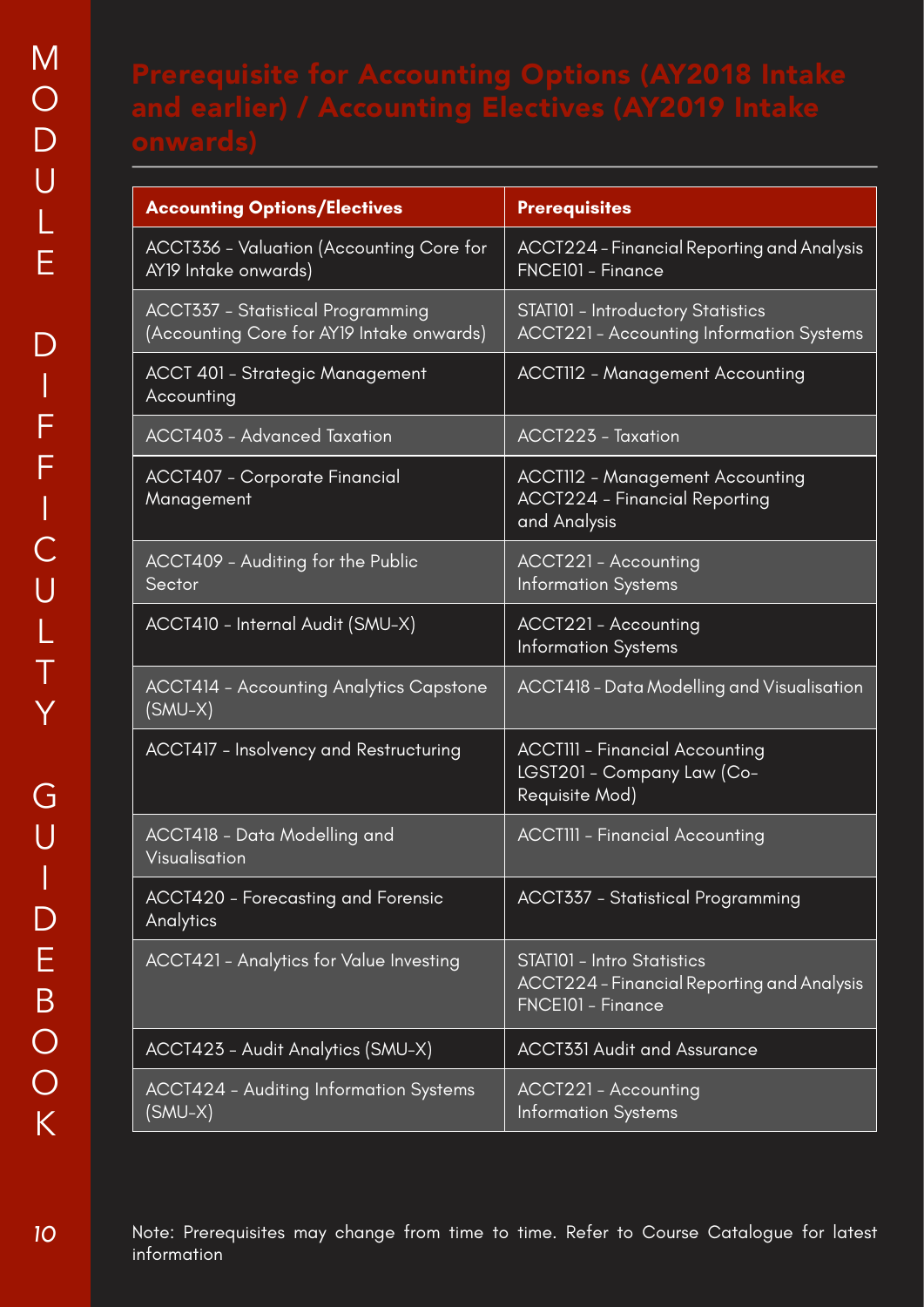| <b>Accounting Options/Electives</b>                         | <b>Prerequisites</b> |
|-------------------------------------------------------------|----------------------|
| <u> IS112 -</u> Data Management                             | <b>NIL</b>           |
| ISIII - Introduction to<br>Programming                      | <b>NIL</b>           |
| <b>IS445 Corporate Banking</b><br>Technology and Blockchain | <b>NIL</b>           |
| FNCE234 Real Estate Valuation and<br>Taxation               | FNCE101 - Finance    |
| <b>FNCE315 - Analytics in Finance and Real</b><br>Estate    | FNCE101 - Finance    |
| CS440 Foundations of Cybersecurity                          | <b>NIL</b>           |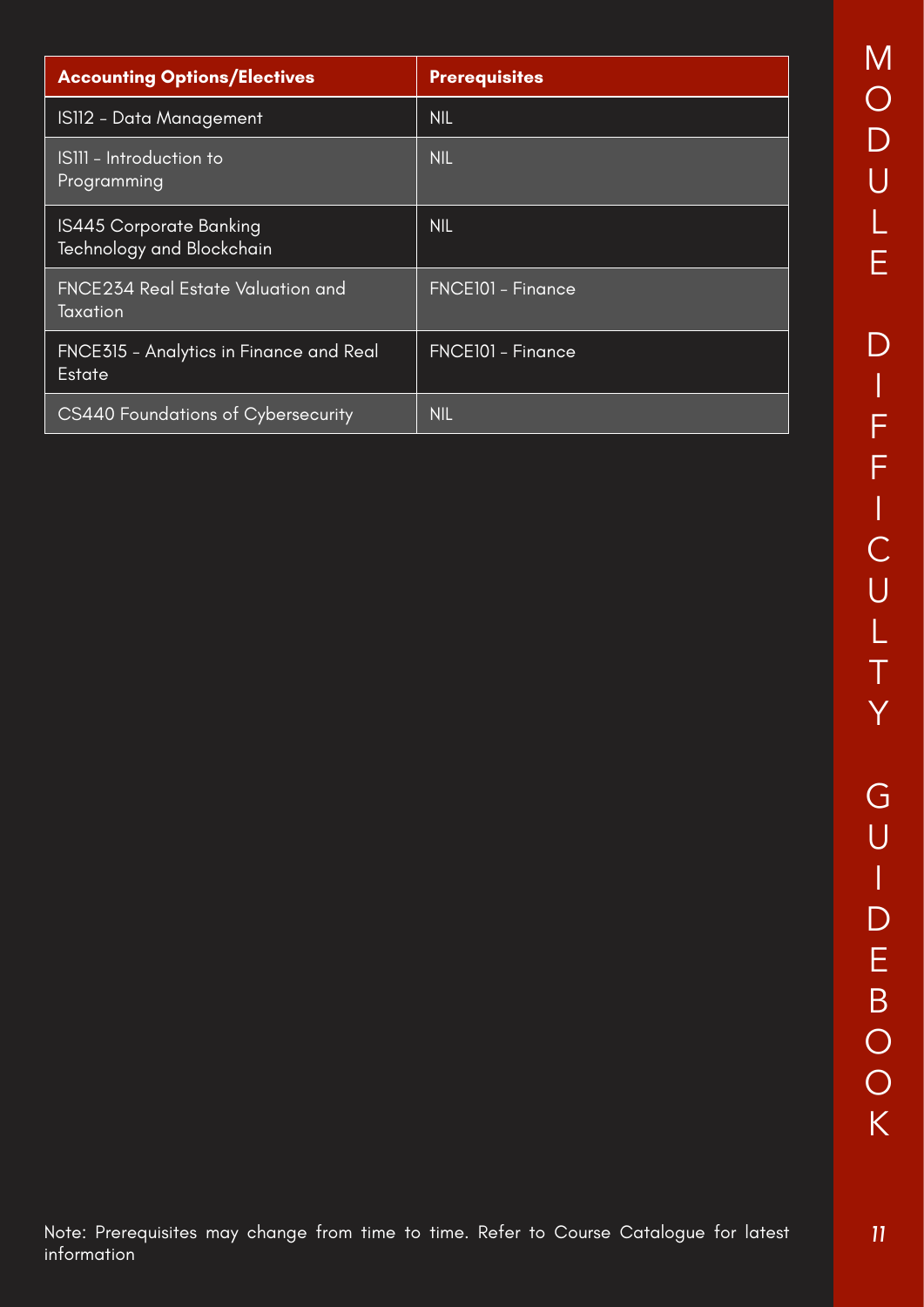| <b>Compulsory Modules</b>                                                                            | <b>Prerequisites</b>                                                                        |
|------------------------------------------------------------------------------------------------------|---------------------------------------------------------------------------------------------|
| <b>ACCT221 - Accounting Information Systems</b>                                                      | <b>ACCTIII - Financial Accounting</b>                                                       |
| ACCT418 - Data Modelling and Visualisation                                                           | <b>ACCTIII - Financial Accounting</b>                                                       |
| ACCT337<br>Statistical<br>Programming<br>$\equiv$<br>(Accounting Core for AY19/20 Intake<br>onwards) | <b>STAT101 - Introductory Statistics</b><br><b>ACCT221 - Accounting Information Systems</b> |
| IS105 - Business Data Management                                                                     | <b>NIL</b>                                                                                  |
| <b>ACCT414 - Accounting Analytics Capstone</b>                                                       | ACCT418 - Data Modelling and<br>Visualisation                                               |

| <b>Electives</b>                                                | <b>Prerequisites</b>                                                                                               |
|-----------------------------------------------------------------|--------------------------------------------------------------------------------------------------------------------|
| ACCT420<br>- Forecasting and Forensic<br>Analytics              | <b>ACCT337 - Statistical Programming</b>                                                                           |
| ACCT421 - Analytics for Value Investing                         | <b>STAT101 - Introductory Statistics</b><br><b>ACCT224</b> – Financial Reporting and Analysis<br>FNCE101 - Finance |
| ACCT423 - Audit Analytics (SMU-X)                               | <b>ACCT331 - Audit and Assurance</b>                                                                               |
| ACCT424 - Auditing Information Systems<br>(SMU-X)               | <b>ACCT221 - Accounting Information Systems</b>                                                                    |
| ISIII – Introduction to Programming                             | <b>NIL</b>                                                                                                         |
| FNCE315 - Analytics in Finance and Real<br><b>Estate</b>        | FNCE101 - Finance                                                                                                  |
| CS440 Foundations of<br>Cybersecurity                           | <b>NIL</b>                                                                                                         |
| IS452 - Blockchain Applications in Financial<br><b>Services</b> | <b>NIL</b>                                                                                                         |
| IS453 - Financial Analytics                                     | <b>NIL</b>                                                                                                         |

Note: Prerequisites may change from time to time. Refer to Course Catalogue for latest information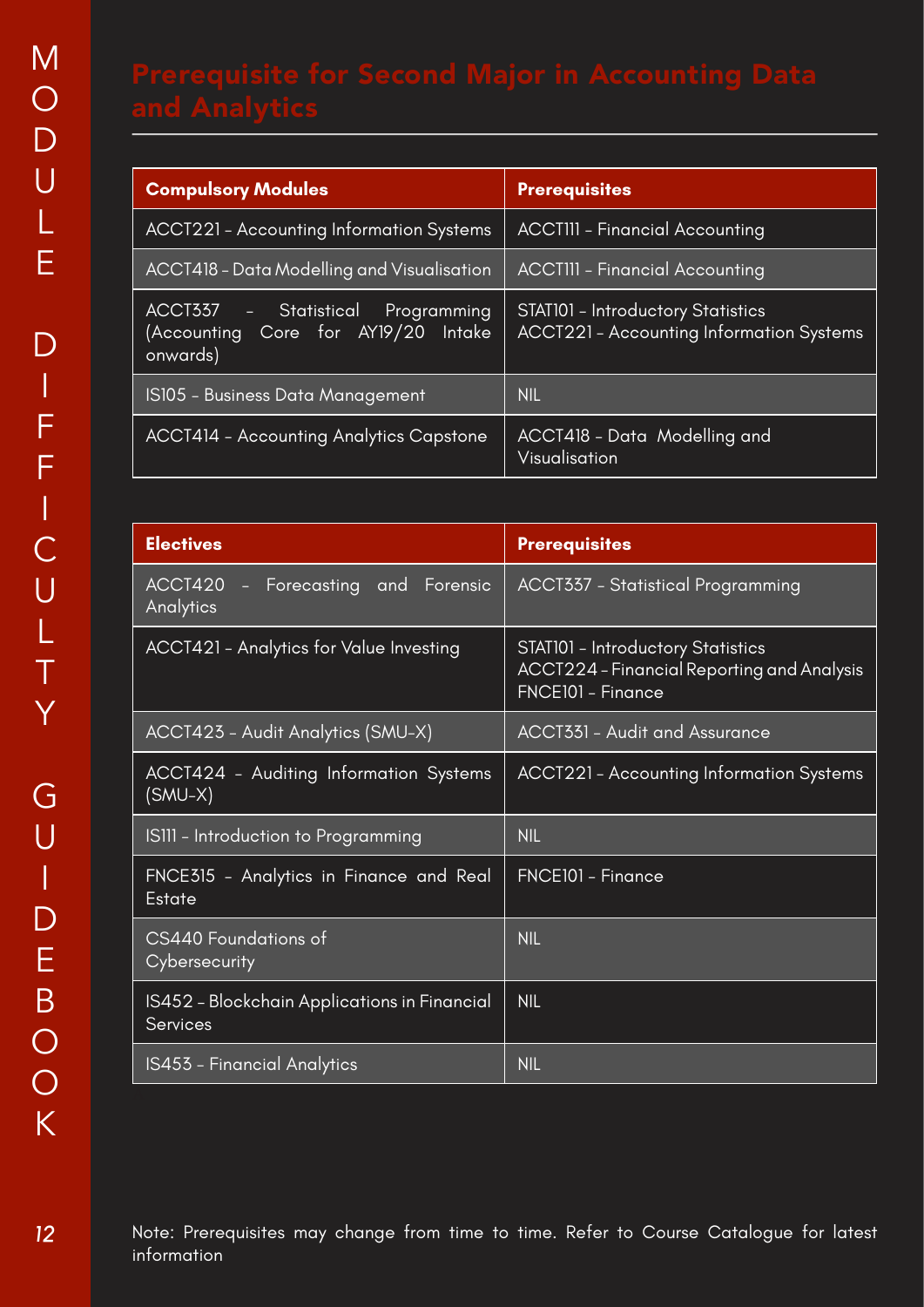| <b>Compulsory Modules</b>                             | <b>Prerequisites</b>                            |
|-------------------------------------------------------|-------------------------------------------------|
| ACCT410 - Internal Audit                              | ACCT221 - Accounting Information Systems        |
| ACCT420<br>- Forecasting and Forensic<br>Analytics    | <b>ACCT337 - Statistical Programming</b>        |
| ACCT425 - Forensic Accounting<br>and<br>Investigation | <b>ACCT221 - Accounting Information Systems</b> |
| <b>IS112 - Data Management</b>                        | <b>NIL</b>                                      |
| <b>Financial Crime</b>                                | LGST101 - Business Law                          |

| <b>Electives</b>                                                | <b>Prerequisites</b>                                                             |  |
|-----------------------------------------------------------------|----------------------------------------------------------------------------------|--|
| ACCT417 - Insolvency and Restructuring                          | ACCT337 - Statistical Programming<br>LGST201 - Company Law (Co-requisite<br>mod) |  |
| ACCT418 - Data Modelling and Visualisation                      | <b>ACCTIII - Financial Accounting</b>                                            |  |
| ACCT423 - Audit Analytics (SMU-X)                               | <b>ACCT331 - Audit and Assurance</b>                                             |  |
| ACCT424 - Auditing Information Systems<br>(SMU-X)               | <b>ACCT221 - Accounting Information Systems</b>                                  |  |
| CS440 - Foundations of Cybersecurity                            | <b>NIL</b>                                                                       |  |
| LAW307 - Law of Evidence                                        | LGST101 - Business Law                                                           |  |
| LAW 492 - Dispute Resolution: The Role of<br><b>Experts</b>     | <b>NIL</b>                                                                       |  |
| IS452 - Blockchain Applications in Financial<br><b>Services</b> | <b>NIL</b>                                                                       |  |
| IS453 - Financial Analytics                                     | <b>NIL</b>                                                                       |  |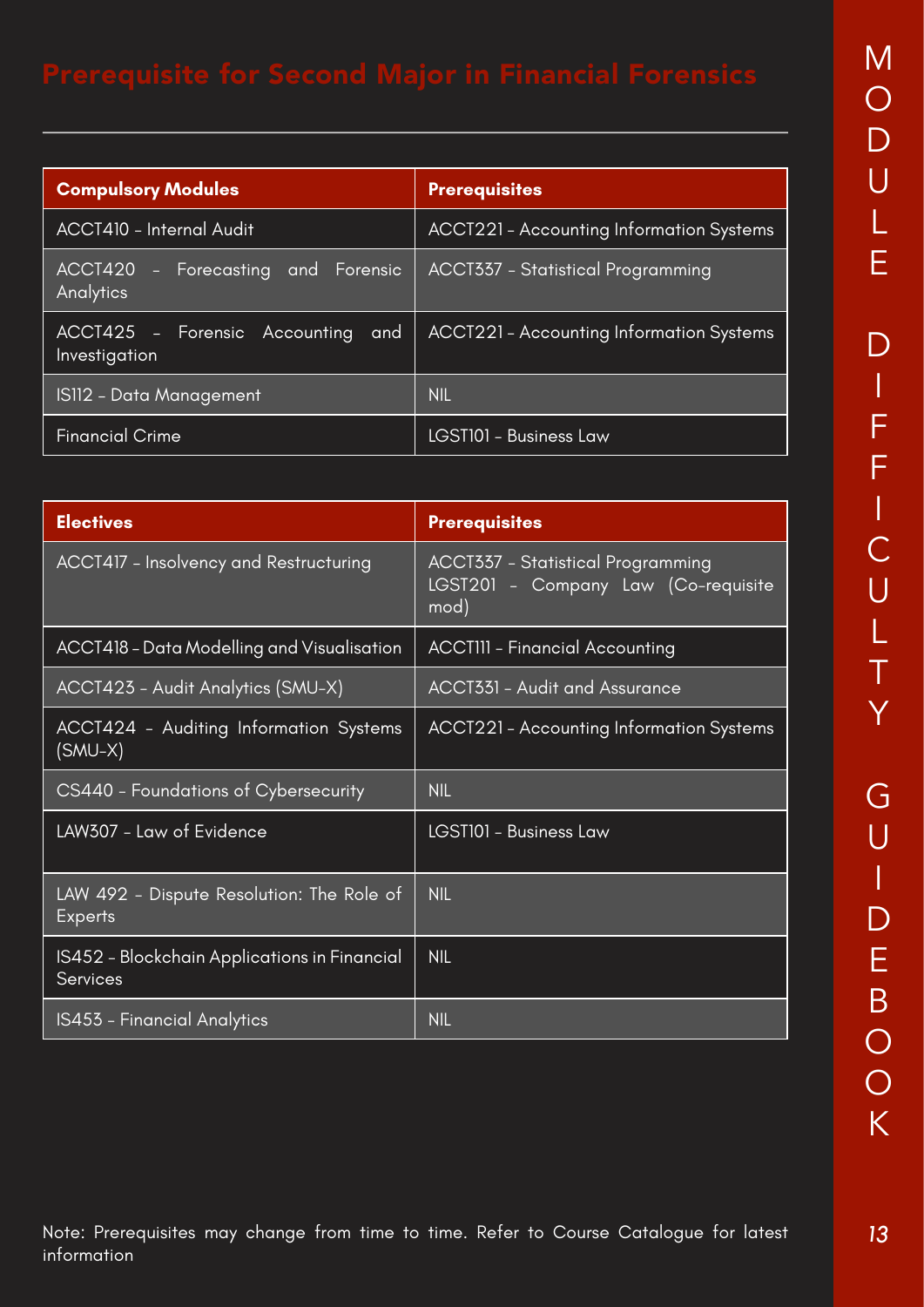There is a very steep learning curve if you have no prior accounting knowledge. This module entails heavy pre-readings of chapters before each seminar, so be prepared to cram a lot of work within a short period of time.

It is important to differentiate between International Financial Reporting Standards and US Generally Accepted Accounting Principles (GAAP). Additionally, extra emphasis should be placed on challenging topics such as: Debit/Credit concepts, Equity, and Statement of Cashflows.

Mock exam papers only serve as additional practice. They are, by no means, reflective of the standard of finals itself.

### **What tip or advice do you have for your peers who are taking this module?**

It is important to pre-read content before each lesson and to watch FALO Videos. Ensure that you have truly understood and internalised the accounting concepts before moving to the next chapter and keep practicing to gain exposure to different type of questions. The module is also extremely time consuming. Choose to work on the practices wisely as some of them are extremely basic and not worth the time doing.

Given that final exam is only three hours long, time management is the key. Focus on the presentation and format as questions are usually very long. Workbook is not sufficient for finals.

### **What is one thing you wished you had known before taking this module?**

This module is the fundamental block for many other accounting modules. Reading the textbook beforehand will greatly aid in the understanding of the various accounting concepts.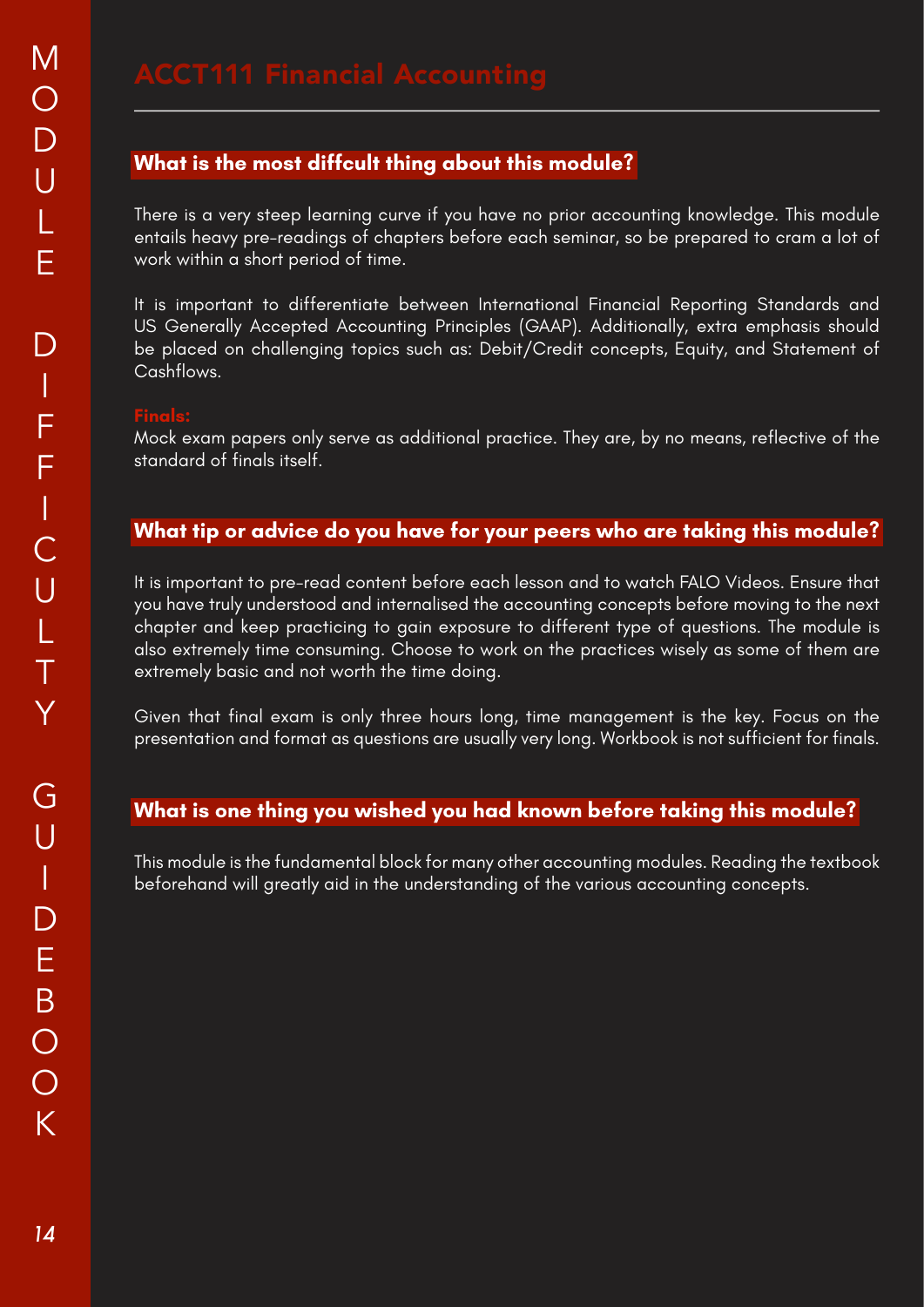Applying several concepts at once, understanding the requirements of the question, reading into tricky questions and the open-ended nature of the answers.

Questions are generally difficult, mechanical but repetitive. Focus on understanding and it will be much simpler subsequently.

Extra emphasis should be placed on challenging topics such as: Cost-Volume-Profit Analysis, Standard costing and Variances.

Project is very heavy and time-consuming due to the various components of the master budget. Having a decent proficiency in excel would be helpful.

Finals is more manageable than Financial Accounting (ACCT111). The time given to complete the paper is alright. Manage your time wisely and it should be doable.

### **What tip or advice do you have for your peers who are taking this module?**

Pay attention in class as the professor will give hints regarding his style of testing; something not found within the textbook. Practice consistently and organise your notes well.

Start on the project early as it is extremely time-consuming. Will be good to brush up on excel skills.

Time management is crucial. Even though it might not be as tight as FA, be strategic in your approach to the different questions.

### **What is one thing you wished you had known before taking this module?**

Having a basic grasp of excel would have helped tremendously. Can be a lot easier if organisation of note is good.

That it is quite a different module from FA. While FA is more externally focused, MA is very much internal.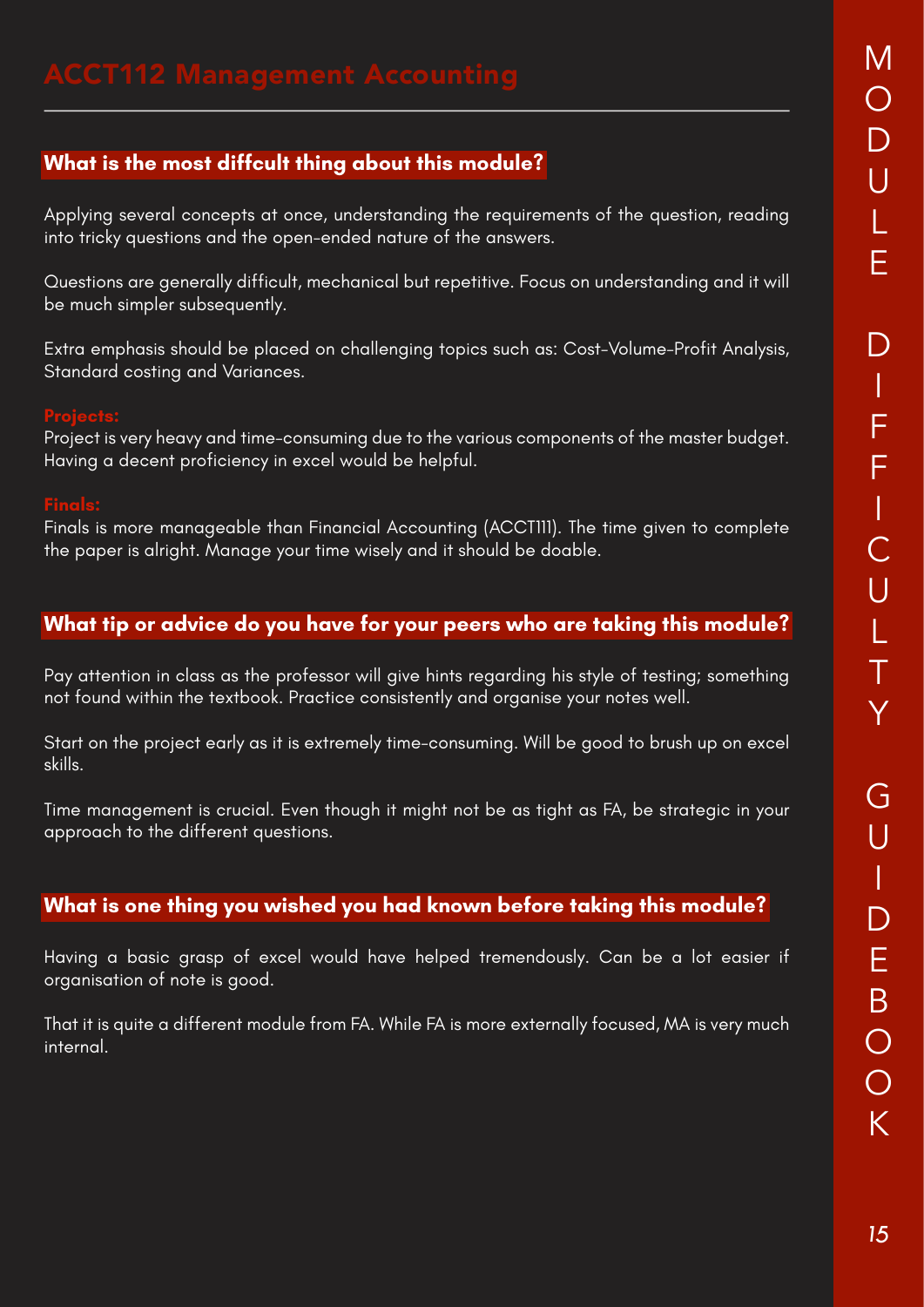This module requires students to gain a clear understanding of the concepts in order to be able to score well. The more challenging topics would be REA models and the written section of the description of the control goals and plans for the control matrix.

Has a tedious narrative to write. Need a lot of coordination to make the project flow. A lot of things to remember for control matrix, so prepare early and think of a way to remember which control measures fulfil what kind of accuracy and validity check.

There are no standard answers for AIS and you will need to know the flow and data stores used during a certain business process such as a revenue/expenditure cycle. Be careful during finals, particularly for the drawing section of the flowcharts and DFDs.

### **What tip or advice do you have for your peers who are taking this module?**

Practice consistently and be sure to clarify doubts with the professor. The exercises can be found on e-learn with different narratives so that you can be exposed to the plausible scenarios.

Memorising is not the key to getting an A for AIS. It is about practicing consistently, understanding the concepts and applying them correctly after you have learnt them. If possible, have a chapter summary after every lesson and a list of control plans to familiarise yourself with.

### **What is one thing you wished you had known before taking this module?**

The project can be heavy and time-consuming so it would be useful to learn how to use Visio, a software program required for the project, to learn how to draw SFC, DFD and REA.

### **Which other accounting modules do you think this module should not be taken with in the same semester?**

Majority of the students responded NIL. Some responded Taxation, Financial Reporting Analysis

| YIS2 | <b>Y2S1</b> | <b>Y2S2</b> | Y3S1 | <b>Y3S2</b> | Y4S1 | Y4S2 |
|------|-------------|-------------|------|-------------|------|------|
|------|-------------|-------------|------|-------------|------|------|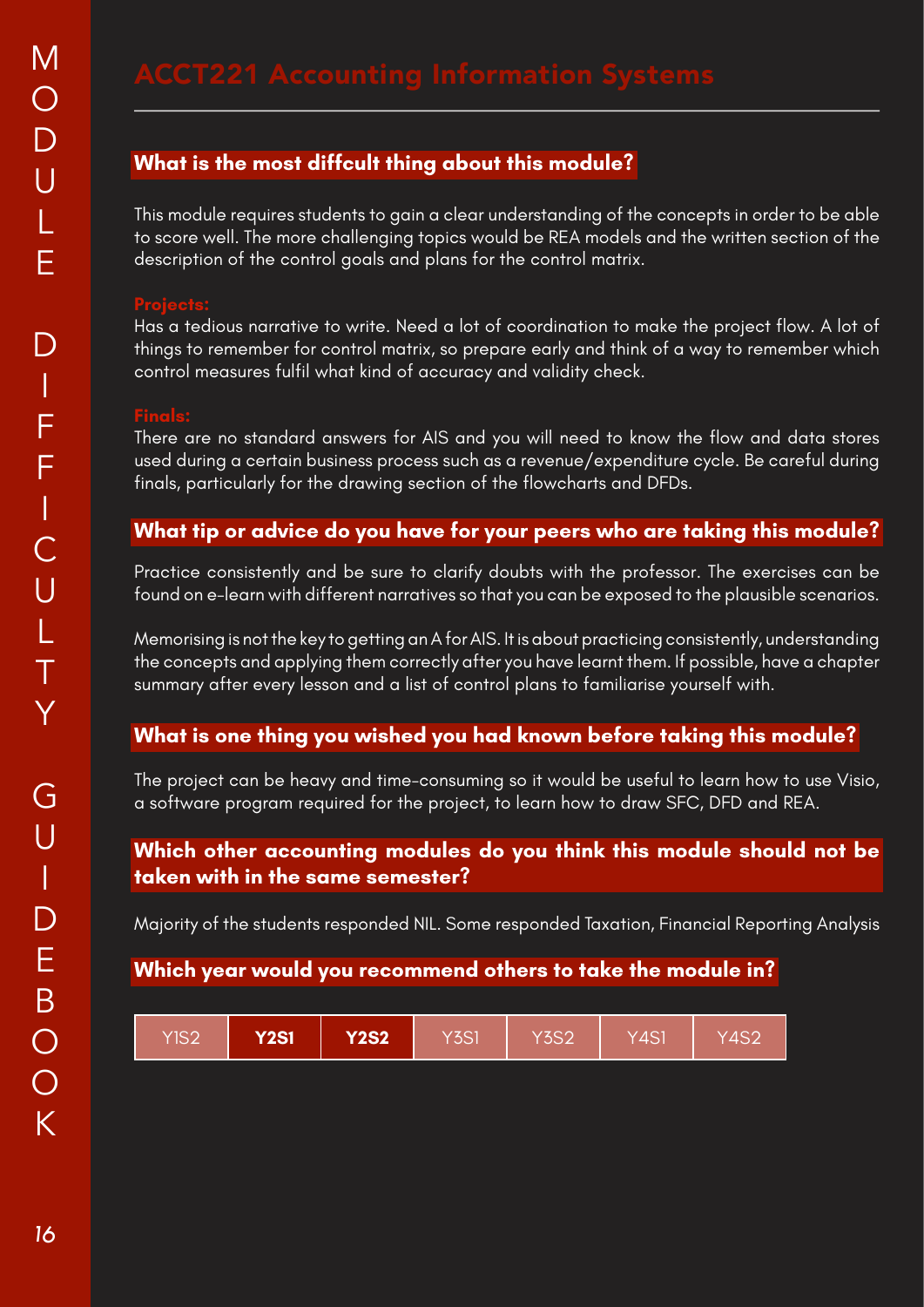The module is rather content heavy and will involve a lot of readings (textbook, Income Tax Act, GST Act). There are a lot of concepts and tax laws to memorise. Students will also need to refresh their memory on the basic concepts of FA, MA, and FRA.

There is a need to do consistent practices from what you have learned in class or else, it would be hard to learn how to apply the tax concepts and law correctly.

The concepts could be difficult to understand at first but you will be able to understand the reasoning behind it after practising. Concepts are all fragmented and the difficult part would be integrating the various topics to answer the questions.

The group project was rather difficult. It was about changing the corporate tax rate in Singapore and some found it difficult to apply the limited knowledge. It also takes up a lot of time and effort, so it will be advisable for the teams to start early.

Will be tough and keep in mind that time management is important to complete the paper. Make sure to understand the concepts clearly as there will not be enough time to constantly refer to the cheat sheet during Finals.

### **What tip or advice do you have for your peers who are taking this module?**

Be consistent with your work and always consult the professor if you are unsure of the topic. You can find practice questions from the textbook or ACCA papers from the website.

Read the IRAS website to gain a better understanding of the terms used in Tax and the system in Singapore, particularly for the corporate and individual tax computation.

Prepare for class beforehand so that it would be easier to understand when the professor goes through them. Do not slack off during the early lessons as it sets the foundation of your tax knowledge and it would then be easier to understand the later topics.

Try to complete the tax cheat sheet after practising every topic and update them weekly. Pinpoint areas that require more understanding

Avoid heavy content modules if you plan to take Tax.

Tax requires a lot of practice. If you think you are prepared, think again. The more you practice, the better you will be. It can be daunting at the start but as you practice and familiarise yourself with the concept, it will get better.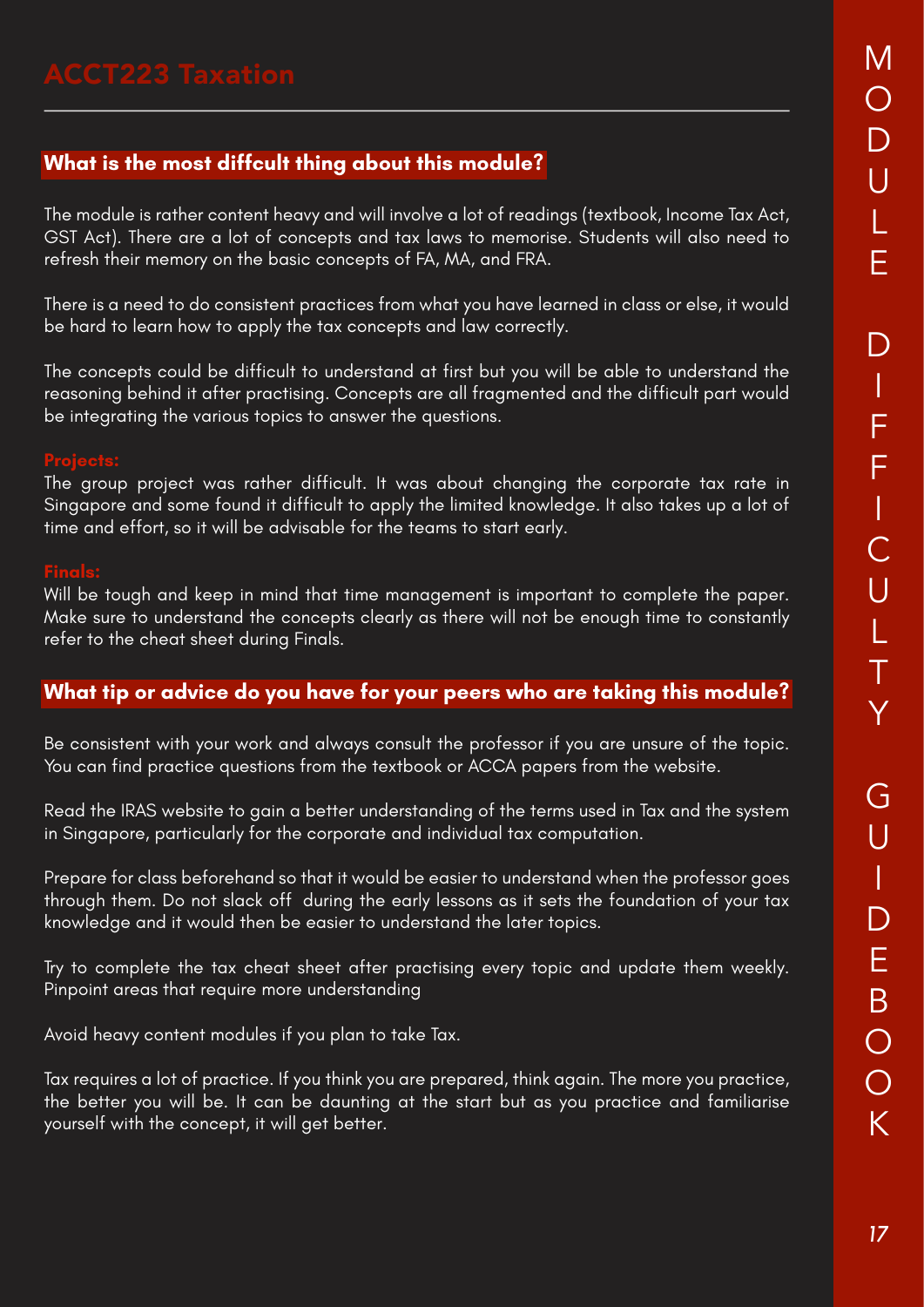# **What is one thing you wished you had known before taking this module?**

There are a lot of information on the IRAS website and it is a good source to understand the tax legislations. The examples provided on the website can be understood easily. It would be better if students read up on the ITA before classes.

Tax is not easy, and you need to be prepared to spend a lot of time practicing and completing your cheat sheet. It can be a time-consuming module.

The income tax act and financial reporting standards can be different but you will still need to understand FRS in order to be able to excel in tax.

There is a need to practice consistently to be able to apply the tax laws easily during finals. Taxation is about the application of the income tax acts to expenses and income to determine the final tax figures. It is important to follow the order of computation to be able to do well.

### **Which other accounting modules do you think this module should not be taken with in the same semester?**

Majority of the students responded Financial Reporting Analysis. Some responded Intermediate Financial Accounting or Accounting Thought and Governance.

| YIS2 | <b>Y2S1</b> | <b>Y2S2</b> | $Y$ 3S1 | Y3S2' | Y4S1 | 74S2 |
|------|-------------|-------------|---------|-------|------|------|
|------|-------------|-------------|---------|-------|------|------|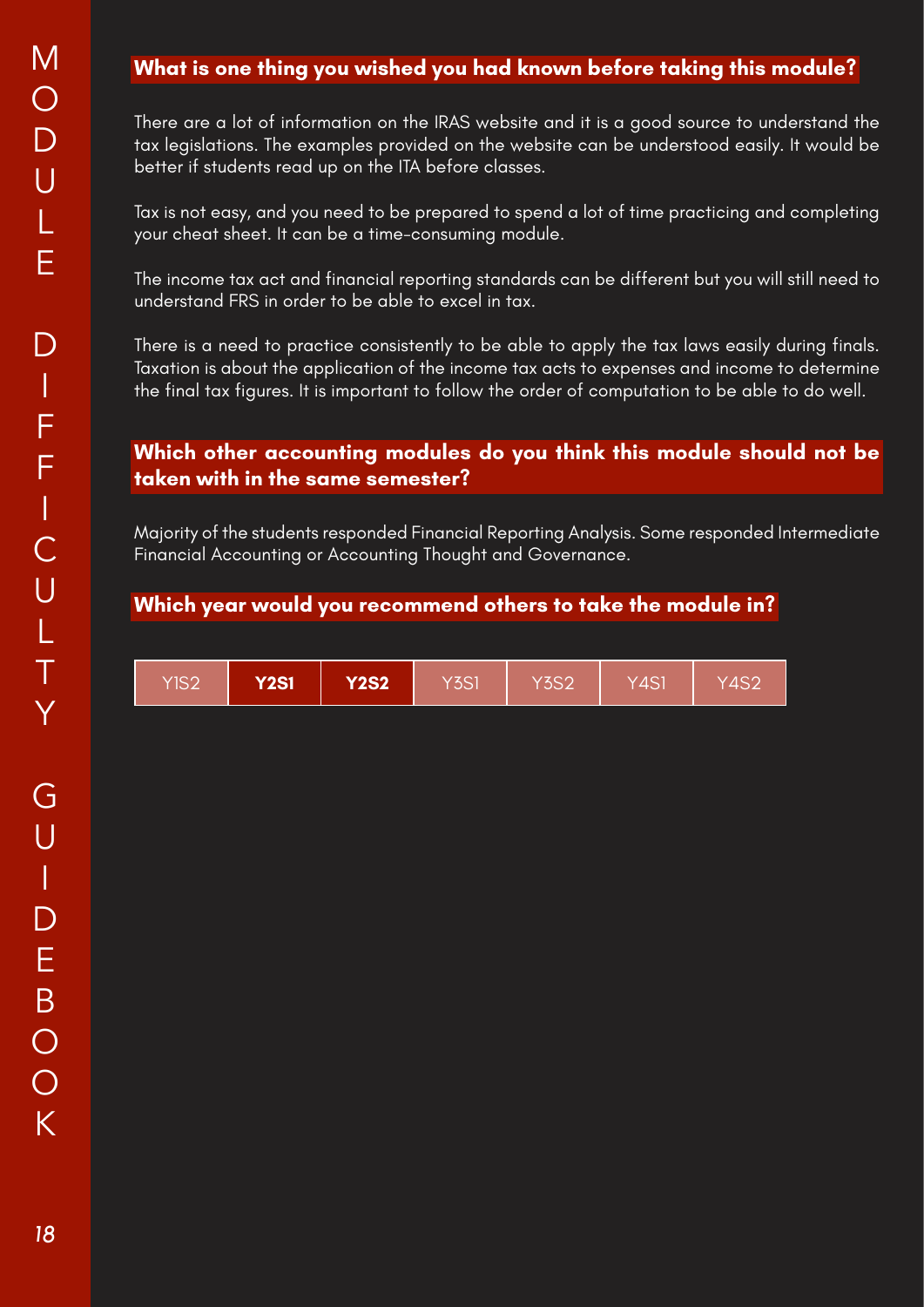This module requires a substantial level of heavy-content readings which is important in understanding the FRS (Financial Reporting Standards). Extra emphasis should be placed on challenging topics such as: Deferred Tax, Leases, Construction Contracts, Revenue Recognition, and Employee Benefits.

Project is time consuming and challenging, since it must be constantly updated with new standards. A steep jump from ACCT 111.

Contents must be grasped and understood well as there will not be enough time to think through it during finals.

# **What tip or advice do you have for your peers who are taking this module?**

Consistency is the key. Do your pre-readings and read the FRS as it will really help with the understanding of the principles.

Important to do constant practices, and consult professor early in the semester to clarify any doubts over certain concepts. Do your homework questions (repeatedly if needed) – ensure that you are familiar with how the concepts are being applied for that topic.

The format of the exam: There would always be a construction, leases and deferred tax question. Which means that one must put more emphasis on these topics.

### **What is one thing you wished you had known before taking this module?**

Useful to understand the concept behind the methods to reduce the memory work. Having tax knowledge will be helpful for topic on deferred tax.

### **Which other accounting modules do you think this module should not be taken with in the same semester?**

Majority of the students responded Tax.

| <b>Y2S2</b><br><b>Y2S1</b><br><b>YIS2</b> | Y3S1 | <b>Y3S2</b> | Y4S1 | $\overline{\text{Y4}}$ S2 |
|-------------------------------------------|------|-------------|------|---------------------------|
|-------------------------------------------|------|-------------|------|---------------------------|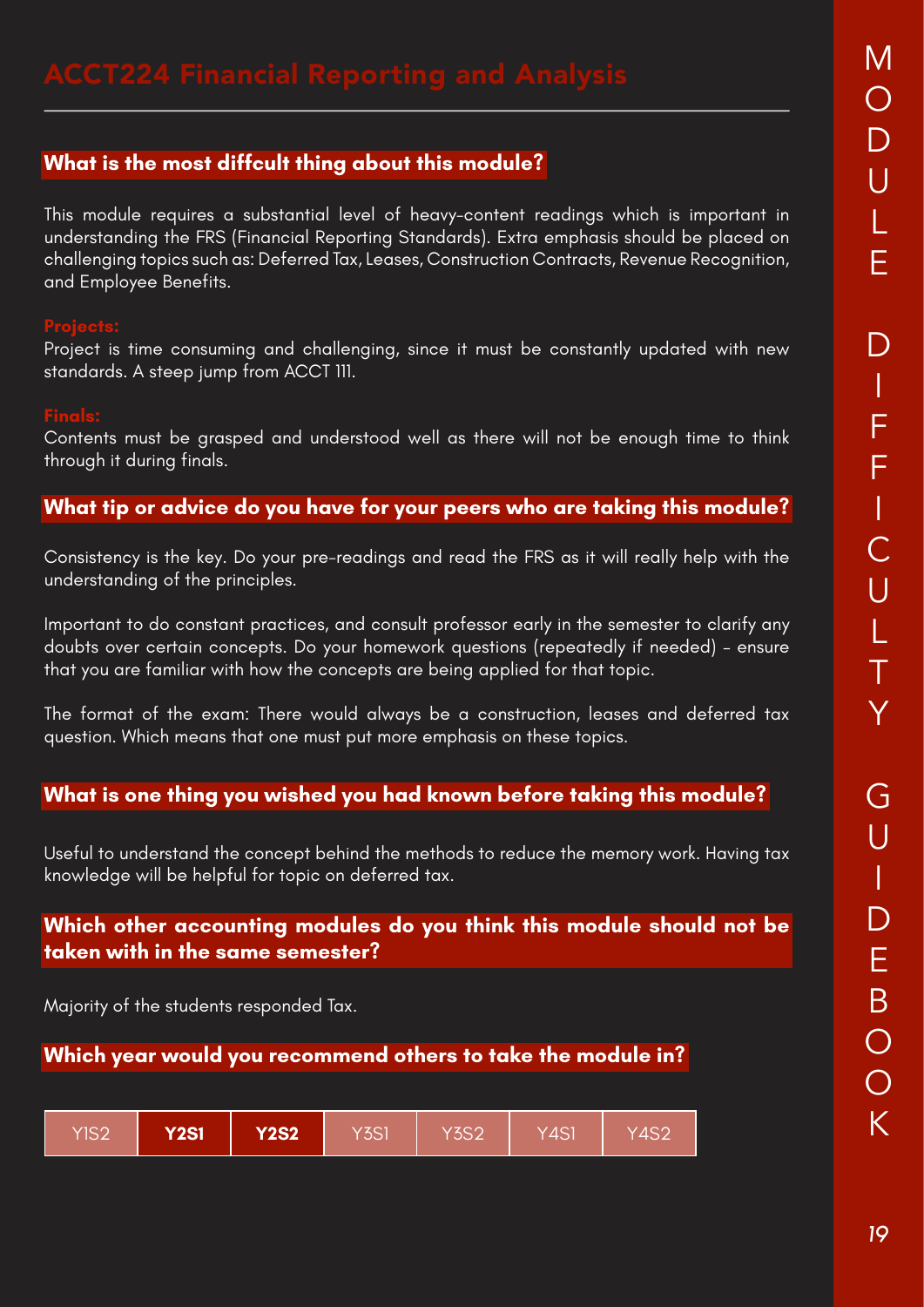A very tedious and content heavy module. It can be difficult to see the links between all the topics taught between the semester and to understand the entire audit process. The application of theory and SSA to practical audit work is the toughest. The slides and textbook is insufficient.

Module is heavily dependent on the context of each individual case. Concepts can, thus, be hard to grasp. The answers are subjective and is on a case by case basis.

It will be much more complex as compared to class practices. Therefore, understanding it is definitely more important. Be prepared that finals will be a lot harder than midterms and you'll be shocked at the difficulty of it.

### **What tip or advice do you have for your peers who are taking this module?**

Be consistent with your readings and the cases that the professor will provide you with. Consult with the professor often to clarify any doubts that you have.

Revise the internal control topic from AIS to gain a better overview of the various controls present during the revenue and expenditure cycle of a company.

Understand the entire audit process clearly and the rationale behind it. If you do, you will know where each concept falls in the audit process and will be able to apply the concept to the case scenarios. Understand instead of memorising the concepts as the exams will be application based.

### **What is one thing you wished you had known before taking this module?**

The huge amount of pre-readings required from the module. The fact is that SSA serves as a useful guide and to also buy the textbook early. It would be better to take it with modules that you think you can score well in.

### **Which other accounting modules do you think this module should not be taken with in the same semester?**

Majority of the students responded NIL. Some responded Intermediate Financial Accounting or Advanced Financial Accounting.

| YIS2 | Y2S1 | Y2S2 | <b>Y3S1</b> | <b>Y3S2</b> | Y4S1 | 74S2 |
|------|------|------|-------------|-------------|------|------|
|------|------|------|-------------|-------------|------|------|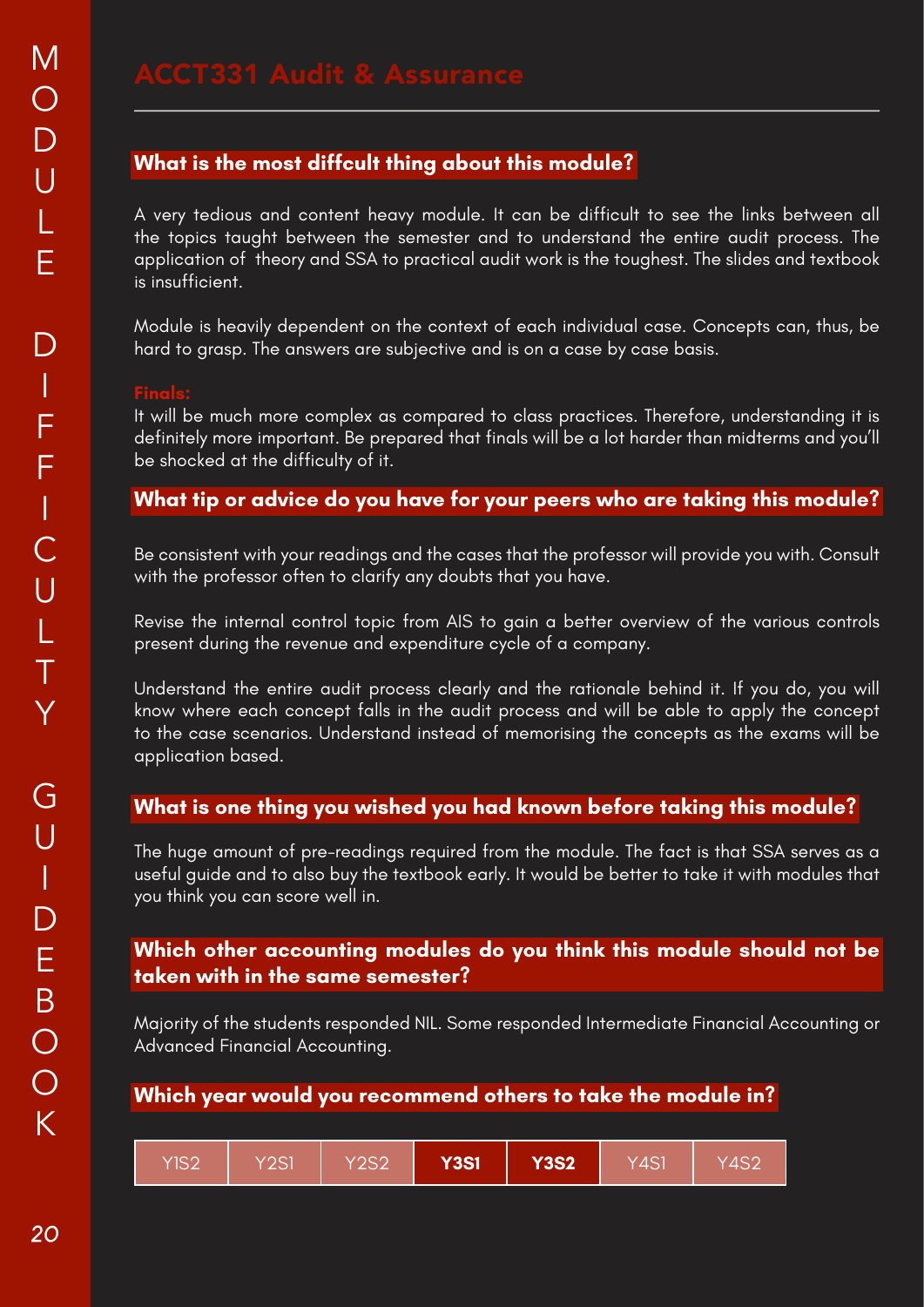The module relates more on how accounting theory is formed and the rationale behind it. Abstract with certain terminologies that require getting used to. A rather content heavy module with slight calculations involved. A lot of readings are on research papers which are usually lengthy and tough to understand. Understanding the theory and underlying concepts for this module can be difficult.

Students should start early with research papers being hard to understand. It is a highly research based mini-thesis paper using H0 and H1 Testing which is unfamiliar to most accounting students.

Will usually test students on their opinions on certain research topic on accounting policies that has been implemented. It involves a lot of memory work and to be analytical about accounting.

# **What tip or advice do you have for your peers who are taking this module?**

Be consistent with your required pre-readings (e.g. research papers, textbook, articles) along with the notes provided by the professor. For research papers, understand the main research questions and certain key results to save time.

Be attentive in class as the professor will be able to explain the concepts in a simpler way that would be easier to understand. Practice makes perfect. Time management is important so start on the project early as it gives you more room to take flight.

### **What is one thing you wished you had known before taking this module?**

The content is very heavy and will involve a lot of memory work so students should be mentally prepared to allocate more time to the module.

Finance and economics knowledge would be helpful so do familiarise yourself with them before the school term.

### **Which other accounting modules do you think this module should not be taken with in the same semester?**

Majority of the students responded NIL. Some responded Advanced Financial Accounting and Advanced Taxation.

| Y2S1<br>$Y$ IS2<br>Y2S2 | Y3S1 <sup>1</sup> | <b>Y3S2</b> | Y4S1 | Y4S2 <sup>1</sup> |
|-------------------------|-------------------|-------------|------|-------------------|
|-------------------------|-------------------|-------------|------|-------------------|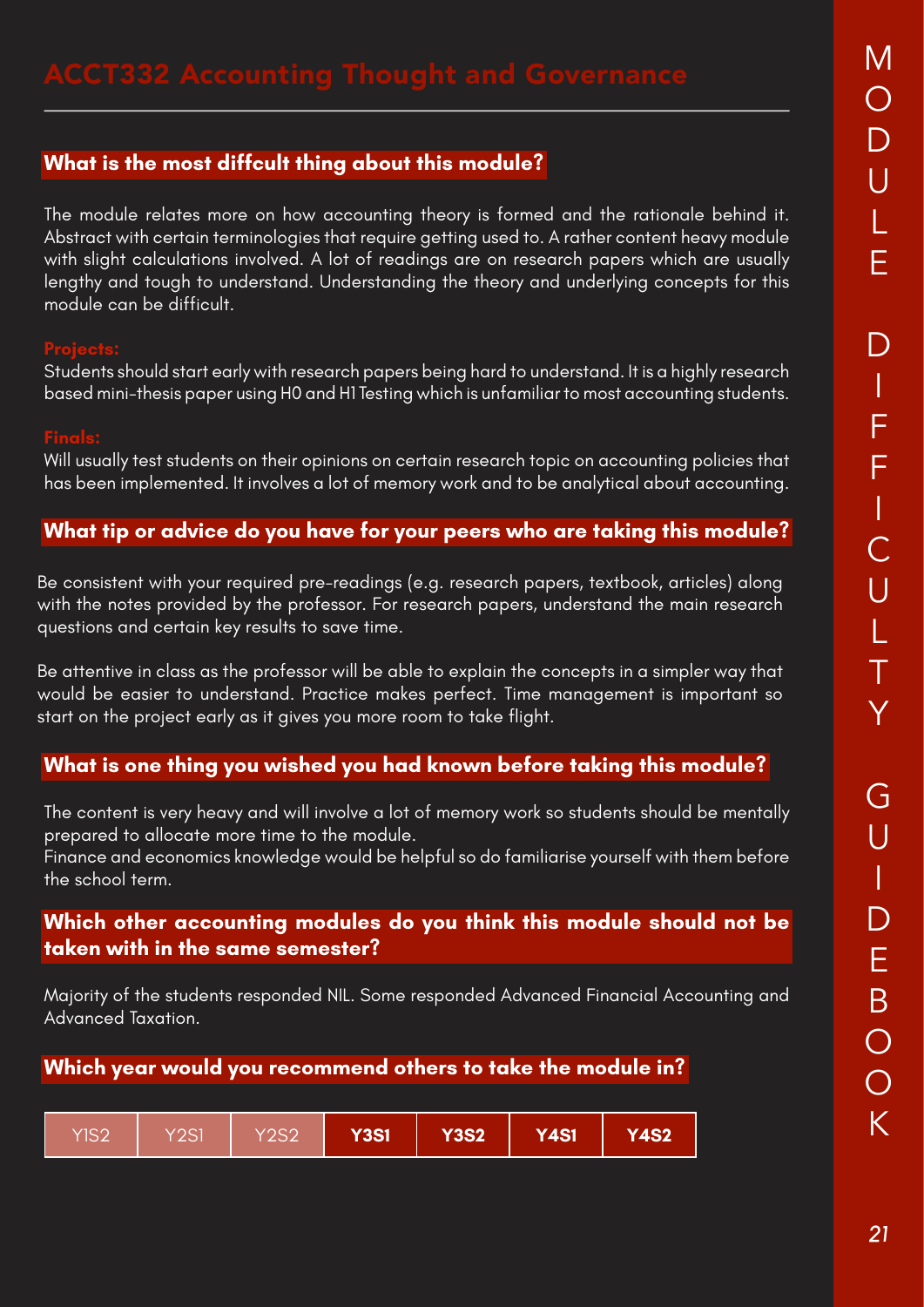This module requires a good pre-understanding of the mechanism taught in Financial Markets and Investments (FMI, previously known as FIIM). Concepts revolves around the accounting practices behind FMI module. Understand how answers are being derived instead of blindly memorising the method. Calculations for Journal Entries is very challenging.

Extra emphasis should be placed on challenging topics such as: Hedging and Foreign exchange.

Much harder as compared to the practice papers, midterms and quizzes. Important to have a good understanding of the concepts and journal entries.

### **What tip or advice do you have for your peers who are taking this module?**

Take FMI first and revise the topics learnt in FMI so to ensure better understanding the concepts behind accounting for Financial Instruments.

Time yourself and practice all homework and quizzes. Keep redoing until you fully understand the entries. It is important to do beyond the homework because finals cover more than the concept taught in the homework.

Do your readings consistently and start on your cheat sheet early. Clarify any doubts as soon as possible as module workload is quite heavy. Do include simple formula in your cheat sheet for each journal entry as it helps to save time during finals.

### **What is one thing you wished you had known before taking this module?**

Requires good accounting background. To take FMI before taking IFA or to at least take the 2 modules together concurrently and to revise FMI and FRA to have a better understanding of the concepts.

Heavy commitment to the module, 2 test which covers almost everything from the module.

### **Which other accounting modules do you think this module should not be taken with in the same semester?**

Majority responded Taxation. Some responded Advanced Taxation, Audit and Assurance and Valuation.

| YIS2<br>Y2S1 | Y2S2 | <b>Y3S1</b> | <b>Y3S2</b> | Y4S1 | Y4S2 |
|--------------|------|-------------|-------------|------|------|
|--------------|------|-------------|-------------|------|------|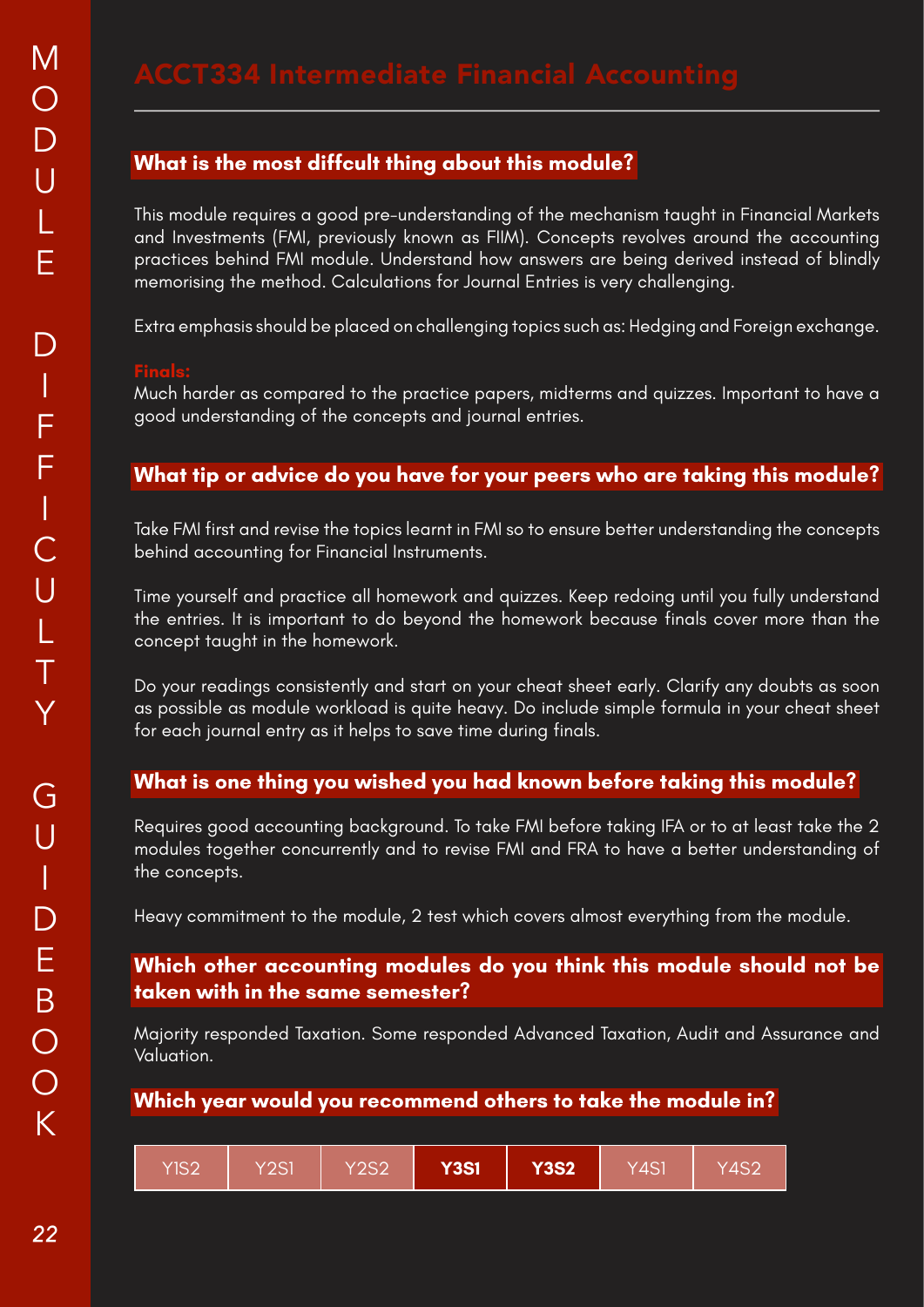There is a steep learning curve at the start and the concepts can be difficult to understand. Making sure that you are clear about the relationship between each entity and how to account for them correctly. The understanding of the interaction between the accounting entries and accounting standards.

A quantitative module that is time-consuming as students will spend a lot of time and effort to practice the questions. The more challenging topics would be multilevel consolidation and the change of ownership.

It will be more challenging than any accounting core finals you have ever taken and tougher than the practices done in class, especially if exam is held online. Time management is key to score too.

### **What tip or advice do you have for your peers who are taking this module?**

Revise the topics for the accounting modules (FRA, IFA) that you have previously taken, especially leases and construction contracts.

It is important to do readings and practices every week to be able to follow during lessons. The textbook is very helpful. Clarify any content immediately to prevent an accumulation of doubts.

Consistent practice is important as the content will be build up on the previous week's topic. Be prepared to spend a lot of time for this module at the start. Plan your modules such that you will have time to spend most of your time studying for it. Do not bid this module together with other high-commitment modules.

### **What is one thing you wished you had known before taking this module?**

The workload and the level of difficulty for this module is not what you have experienced in SMU before. The amount of practices and revision required for this module. Read the textbook more as it can help a lot for your finals. There is a need to be consistent with everything and be less reliant on the cheat sheet. It might be more similar to FRA than IFA.

### **Which other accounting modules do you think this module should not be taken with in the same semester?**

Majority responded Advanced Taxation. Some responded Valuation and Accounting Analytics Capstone.

| YIS2 | Y2S1 | <b>Y2S2</b> | <b>Y3S1</b> | <b>Y3S2</b> | <b>Y4S1</b> | <b>Y4S2</b> |
|------|------|-------------|-------------|-------------|-------------|-------------|
|------|------|-------------|-------------|-------------|-------------|-------------|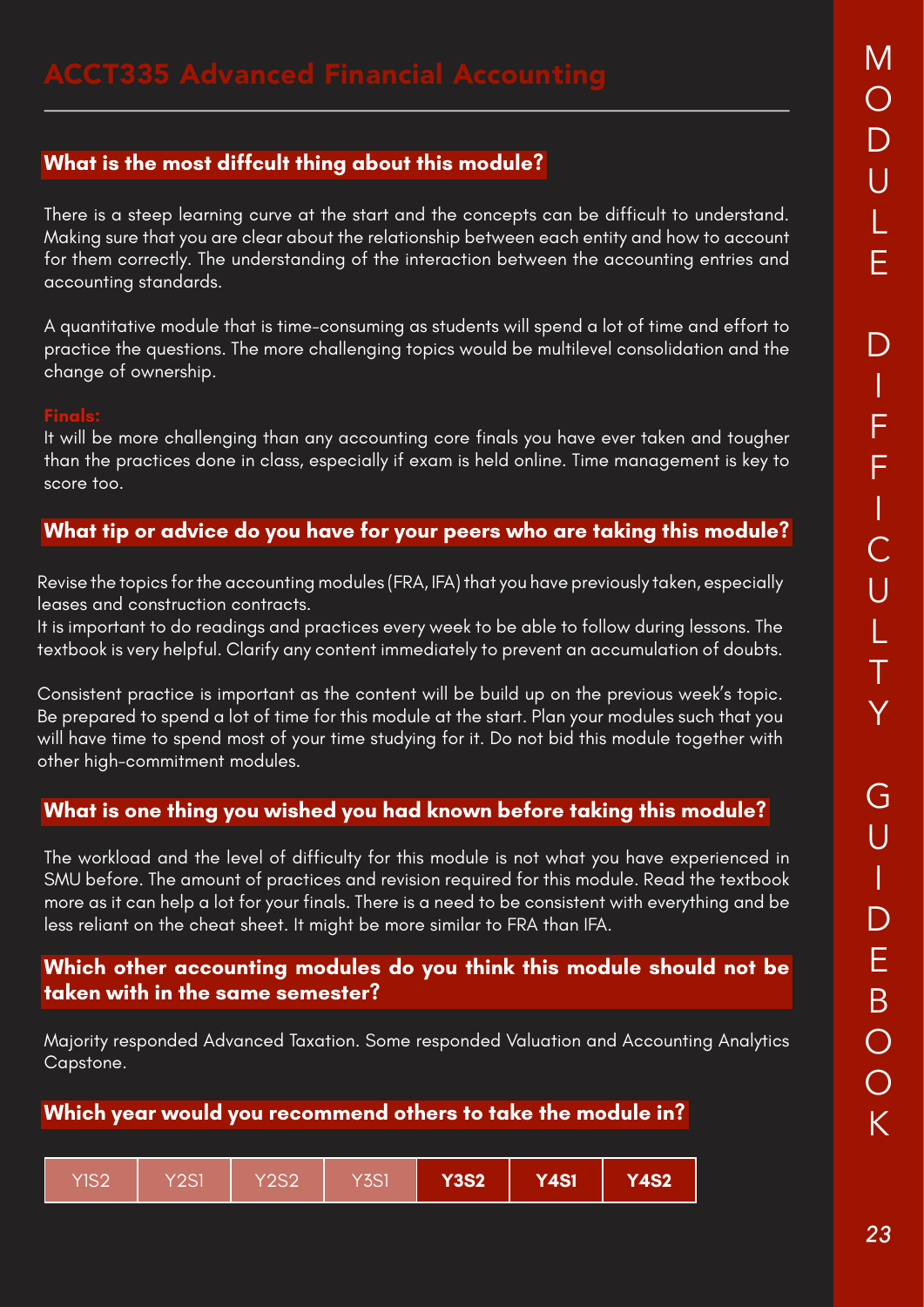It is heavy on finance concepts. Requires a good foundation in finance if you want to score in this module. The project is very intensive too, requiring you to do valuation on a real life company.

Understanding the various valuation models, while paying attention to the minute differences, is challenging. Extra emphasis should also be placed on challenging topics such as Accounting adjustments.

### **What tip or advice do you have for your peers who are taking this module?**

Practice makes perfect. Start on the project early so that you have more time to make adjustments.

Valuation requires lots of practices in calculations. Determination and commitment are critical. Students should know Modigliani and Millar Proposition I & II from Finance and be fast and good in doing discounting without financial calculators as discounting in most cases are not based on year end cash flows. Good background in financial ratio analysis as well as basic group accounts is desirable.

Read up on basic finance and valuation concepts. This will aid you in understanding the basics of this module. Try reading up the textbook by Prof Aswath Damodaran.

### **What is one thing you wished you had known before taking this module?**

A module that is very dependent on finance concepts. It would be good to read up on finance again before taking this module. Study IFA and FRA well. It is important to understand and know how to apply the different formulas for midterms and finals.

### **Which othe accounting modules do you think this module should not be taken with in the same semester?**

Some responded Intermediate Financial Accounting, Advanced Financial Accounting,3 and Taxation.

### **Which year would you recommend others to take the module in?**

| YIS2 | Y2S1 | Y2S2 | <b>Y3S1</b> | <b>Y3S2</b> | <b>Y4S1</b> | <b>Y4S2</b> |
|------|------|------|-------------|-------------|-------------|-------------|
|------|------|------|-------------|-------------|-------------|-------------|

Students in the first and second years are NOT advised to take this module because of their limited exposure the other modules and work practices. Majority of students who took this module were final year students.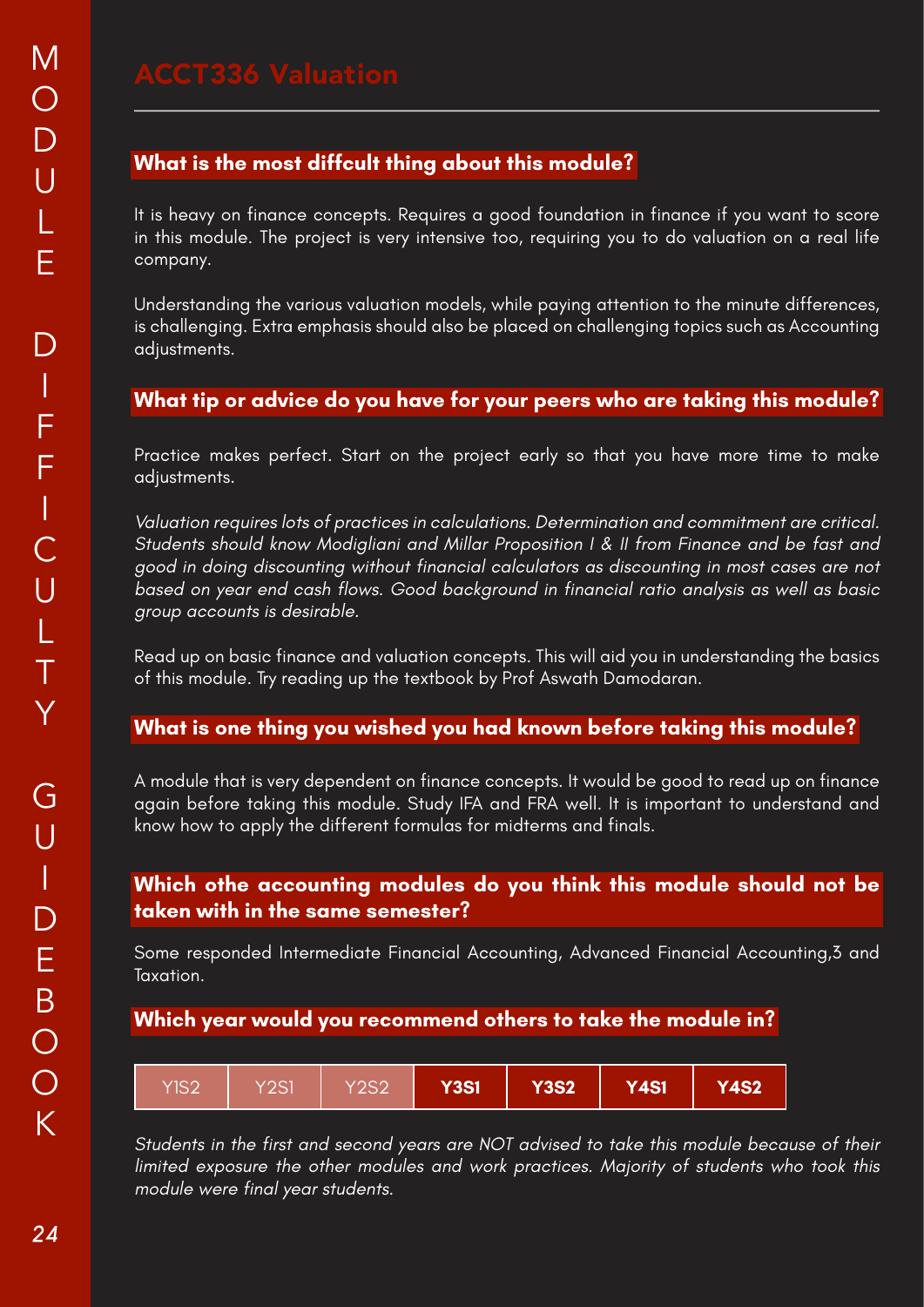Learning and understanding the syntax codes in the programming language, R, can be difficult, especially for students without any prior programming background. Statistical concepts and interpreting the results of more advanced codes can be challenging as well.

The project requires you to handle a very large dataset and codes.

While there is an expected output in terms of the project, there are no set guidelines on how it should be done because the project is built upon a real-world data analysis project. Students need to challenge themselves to not rely on checklists and boxes to fulfil as assessment but look towards how their analysis can add value to the company they are analysing for.

The paper requires students to develop a step-by-step process to tackle a mini-case, so understanding the full term's worth of concepts is necessary. Details are tested, and some specific codes are needed as well.

### **What tip or advice do you have for your peers who are taking this module?**

Before classes, pre-reading will allow you to get an idea of the class' scope and follow the lesson better. Practicing coding on DataCamp, while revising labs and coding aspects of the course, are critical. The weekly journals are useful for revision and recap of the content.

Avoid bringing baggage of past programming experience into this course so that they can make a fresh start in programming. While prior knowledge of other programming language may be helpful, they can sometimes lead to confusion because R is different from other languages.

### **What is one thing you wished you had known before taking this module?**

Statistical concepts, such as linear regression, and internal control concepts from AIS are important for the course. The class content on analytics and machine learning and programming sessions using R make lessons draining and the learning curve steep for many. The course is not only about coding, but being able to know how to contextualise to the situation and knowing how to interpret the results from the code well.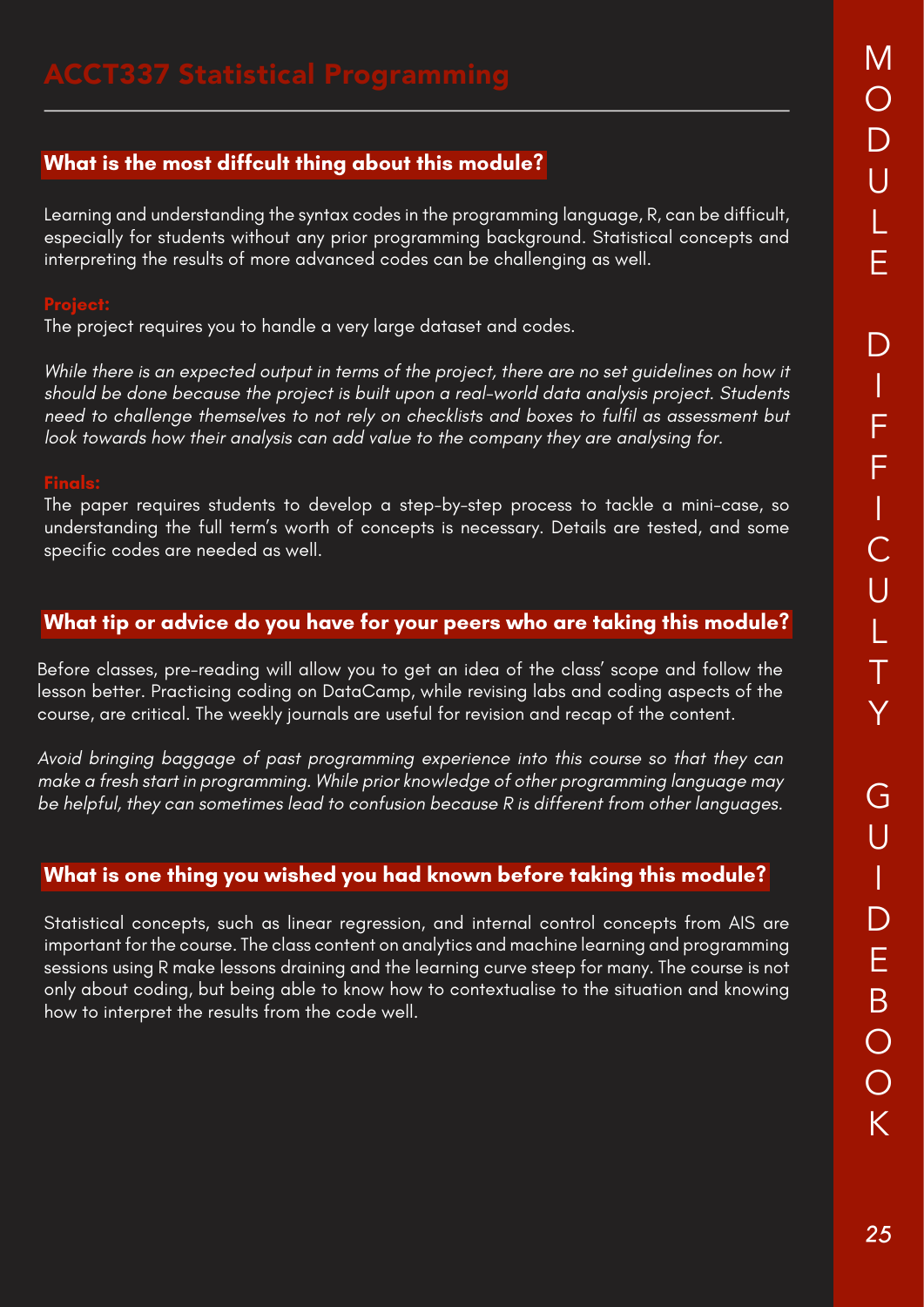### **Which other accounting modules do you think this module should not be taken with in the same semester?**

Most responded NIL. Some responded Forecasting and Forensic Analytics and Accounting Analytics Capstone.

Intro to Programming (Python) to avoid confusion of syntax as much as possible. Avoid taking the analytics application modules requiring R like Forecasting and Forensic Analytics and Analytics for Value Investing concurrently with this course. Complete Statistical Programming before moving onto the other 2.

### **Which year would you recommend others to take the module in?**



Ideally, Year 3 Semester 1 or 2 (before a planned overseas exchange term). Definitely take it before doing Accounting Analytics Capstone and the Analytics Application modules requiring R.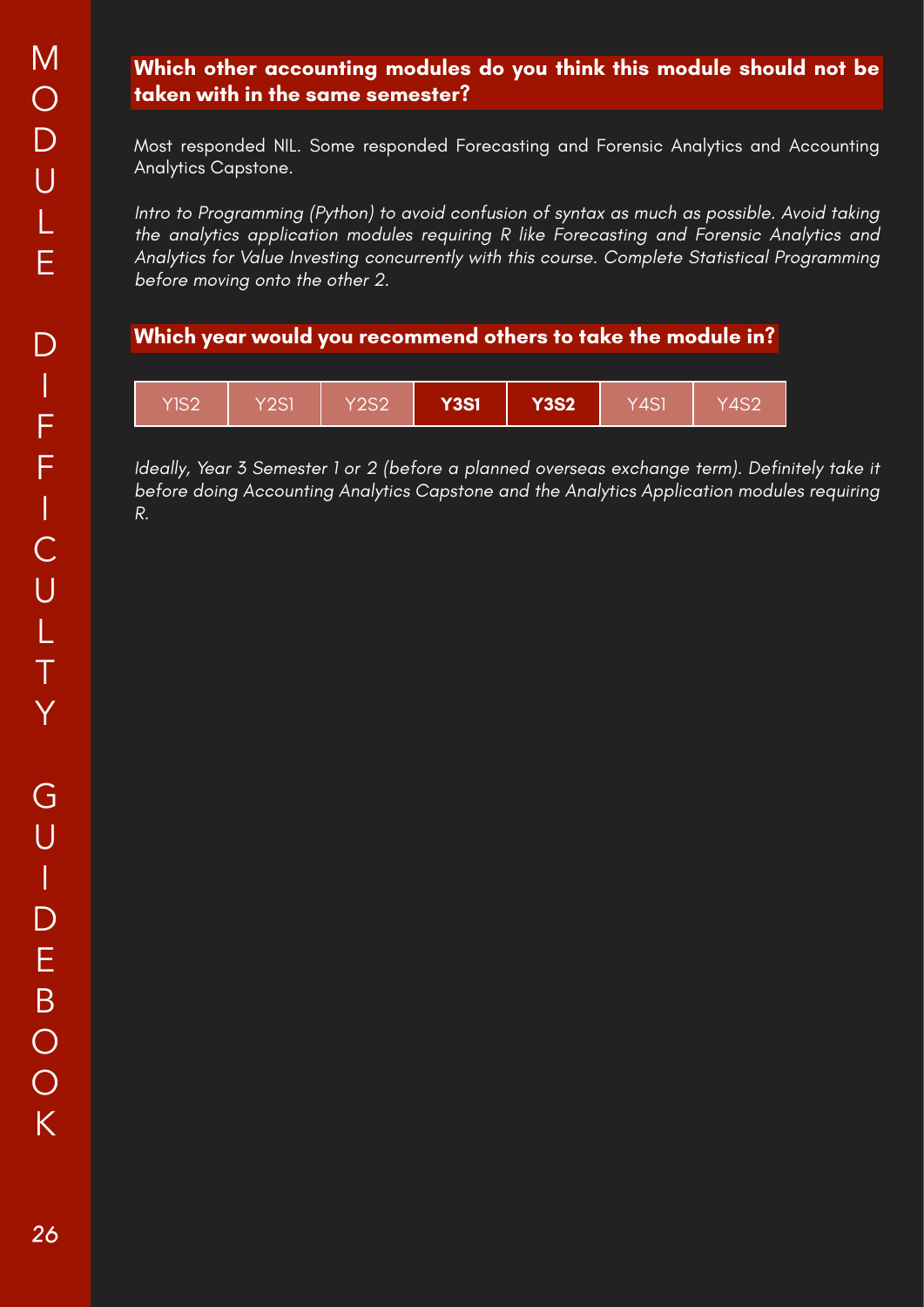The content covered in this module is easy to understand, but application of it is difficult, stemming from formulating and organising a persuasive argument from frameworks and terminology covered in class. Requires students to be constantly updated with the prereadings, relevant news, and current affair as it may be discussed in class about the ethical issues surfaced.

Breadth of project can be very wide, which boils down to the ability to create an argumentative and persuasive standpoint. Extra emphasis should be placed on preparing for the Q&A of project.

Difficult to structure commonsensical thoughts on ethics into procedural framework-based answers. Important to have a good understanding of ethical framework.

### **What tip or advice do you have for your peers who are taking this module?**

Prepare for lessons by doing pre-readings consistently and try to apply them in different situations. Highlight and label important parts of the chapter. Good to read textbook, prepare a good cheat sheet and sample essay answers in advance.

Important to take this module with an open mind as the module and discussion topics do not have a model answer but rather, entails a variety of thinking. Plan arguments using frameworks before diving into the essay, no right or wrong answers. Marking is based on the argument that you provide.

# **What is one thing you wished you had known before taking this module?**

Could be paired with tougher mods as the module is quite easy if you pay attention in class and be consistent in with your pre-readings and practices.

### **Which other accounting modules do you think this module should not be taken with in the same semester?**

Majority of the students responded NIL. Some responded FRA, Tax, or AIS.

| <b>Y2S2</b><br><b>Y2S1</b><br>Y3S1<br>YIS2 | <b>Y3S2</b> | Y4S1 | Y4S2 |
|--------------------------------------------|-------------|------|------|
|--------------------------------------------|-------------|------|------|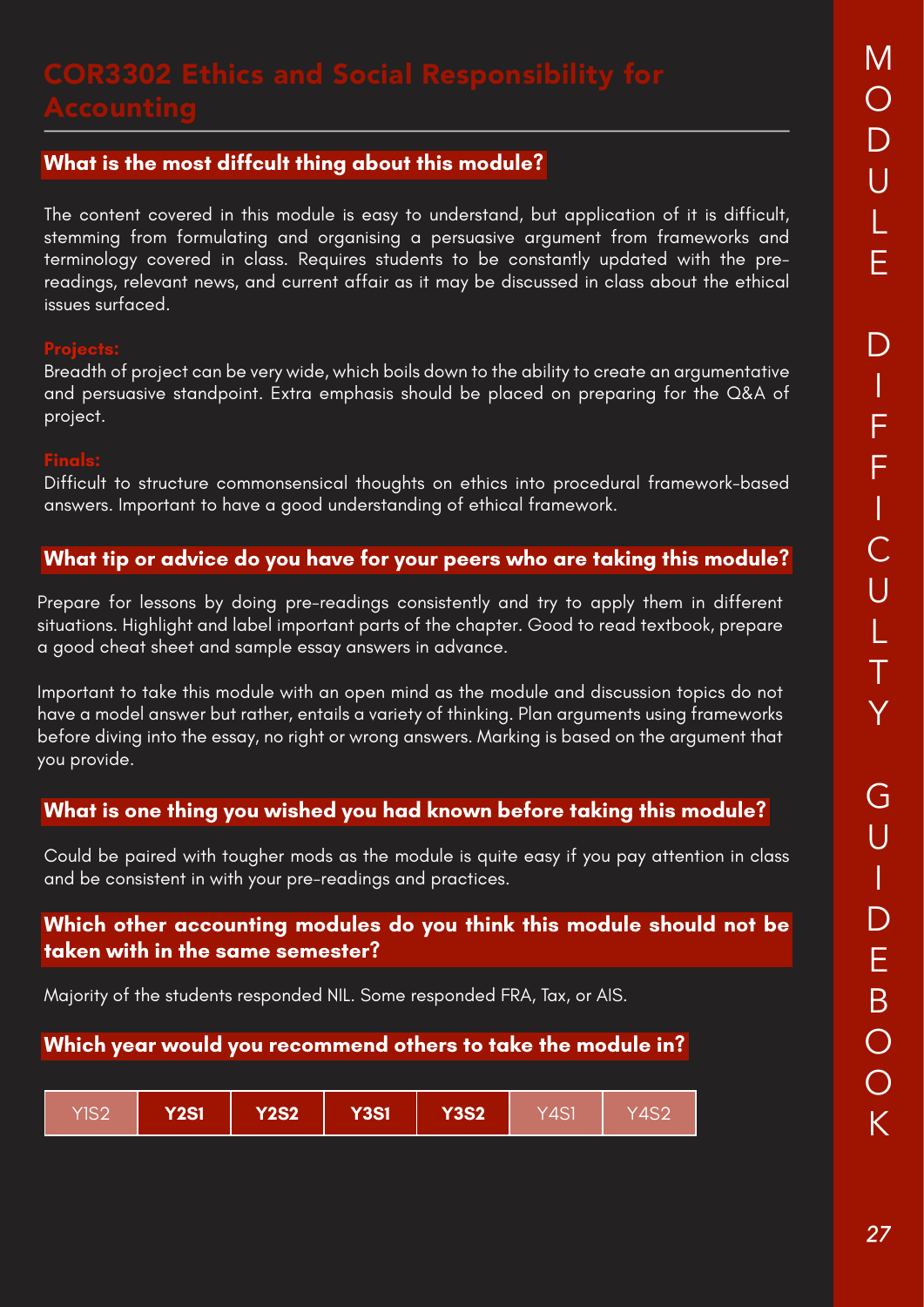The concepts are difficult to grasp and may seem disjoint due to the lack of a textbook for this course. It can be rather abstract for the first half of the semester, with academic papers and concepts from economics. Understanding the strategies and applying them to real life businesses using calculations can be challenging.

The module is roughly half qualitative and half quantitative. The first part involves consolidating concepts and knowledge from areas such as strategy, operations, and culture for application. The second half is to provide more advanced accounting techniques to support and control the learned implementation.

The group project helps to train students' soft skills in reading reports and differentiating sincere and lip service reporting. The module focusses on how to create value for different stakeholders of a company through strategies and correct implementation (including control, tools, and reports).

Application based papers. Needs to manage your time well as case studies can be really complicated and time consuming. The focus should be on writing your answers instead of spending the bulk of the time reading on the case information.

### **What tip or advice do you have for your peers who are taking this module?**

Take Strategy module before attempting this module. It will help build a firmer foundation for you to begin this module. Familiarise yourself with basic statistics and be prepared to read up more on finance and economics knowledge.

Focus on understanding the concepts rather than memorising them as it is application-based. Listen in class as the professor will provide useful insights that will be helpful for exams and clarify whenever in doubt. Plan your time well for the project and find people that you are able to work with, as it can be heavy.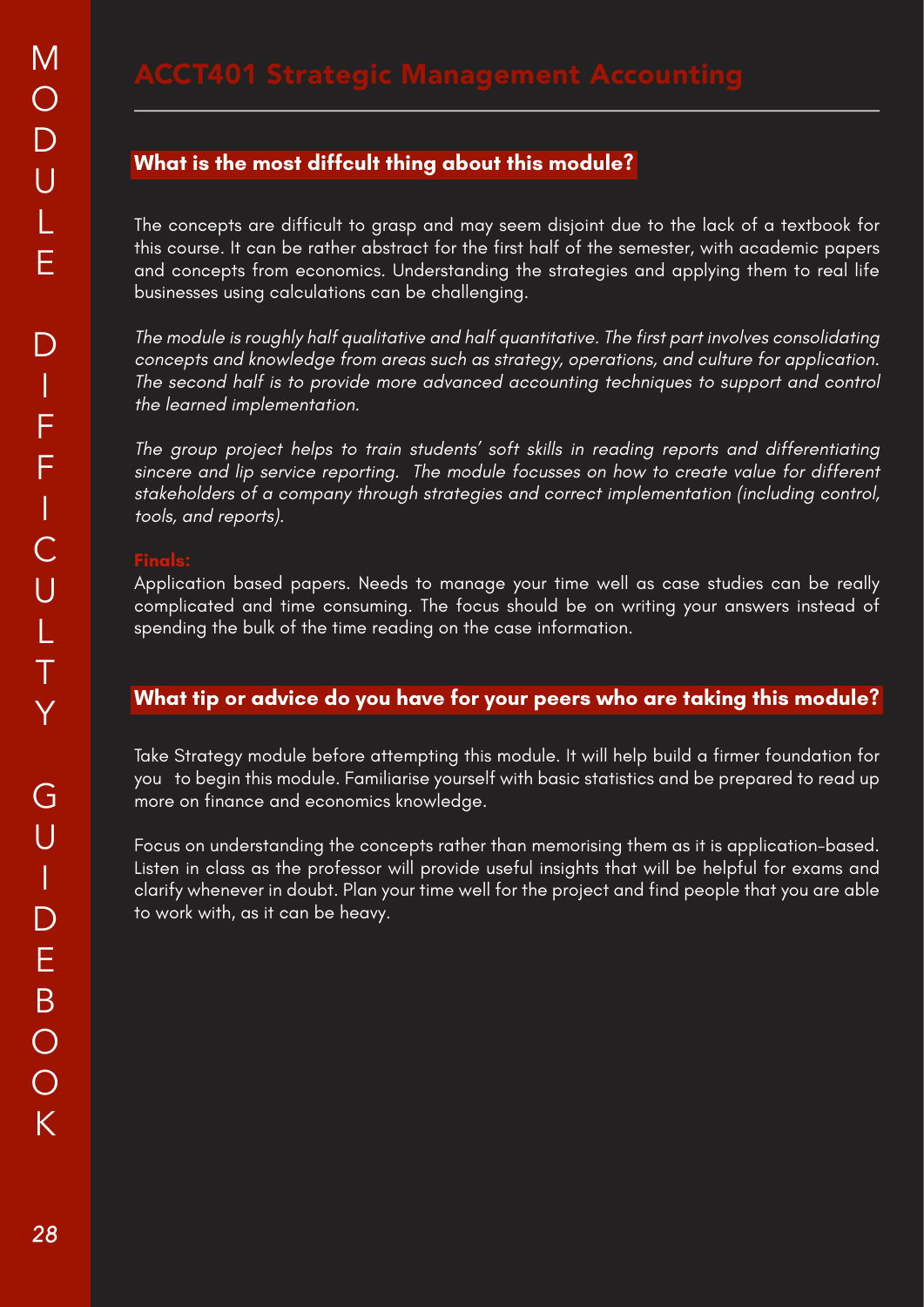### **What is one thing you wished you had known before taking this module?**

It is not a quantitative module and taking strategy before this module will help in better understanding the concepts. Start early for your project as it is the most time-consuming part of the course. It is a valuable module for students interested in investing.

### **Which other accounting modules do you think this module should not be taken with in the same semester?**

Majority responded NIL. Some responded Advanced Financial Accounting, Advanced Taxation, and Audit and Assurance.

### **Which year would you recommend others to take the module in?**



Students in the first and second years are NOT advised to take this module because of their limited exposure the other modules and work practices. Majority of students who took this module were final year students.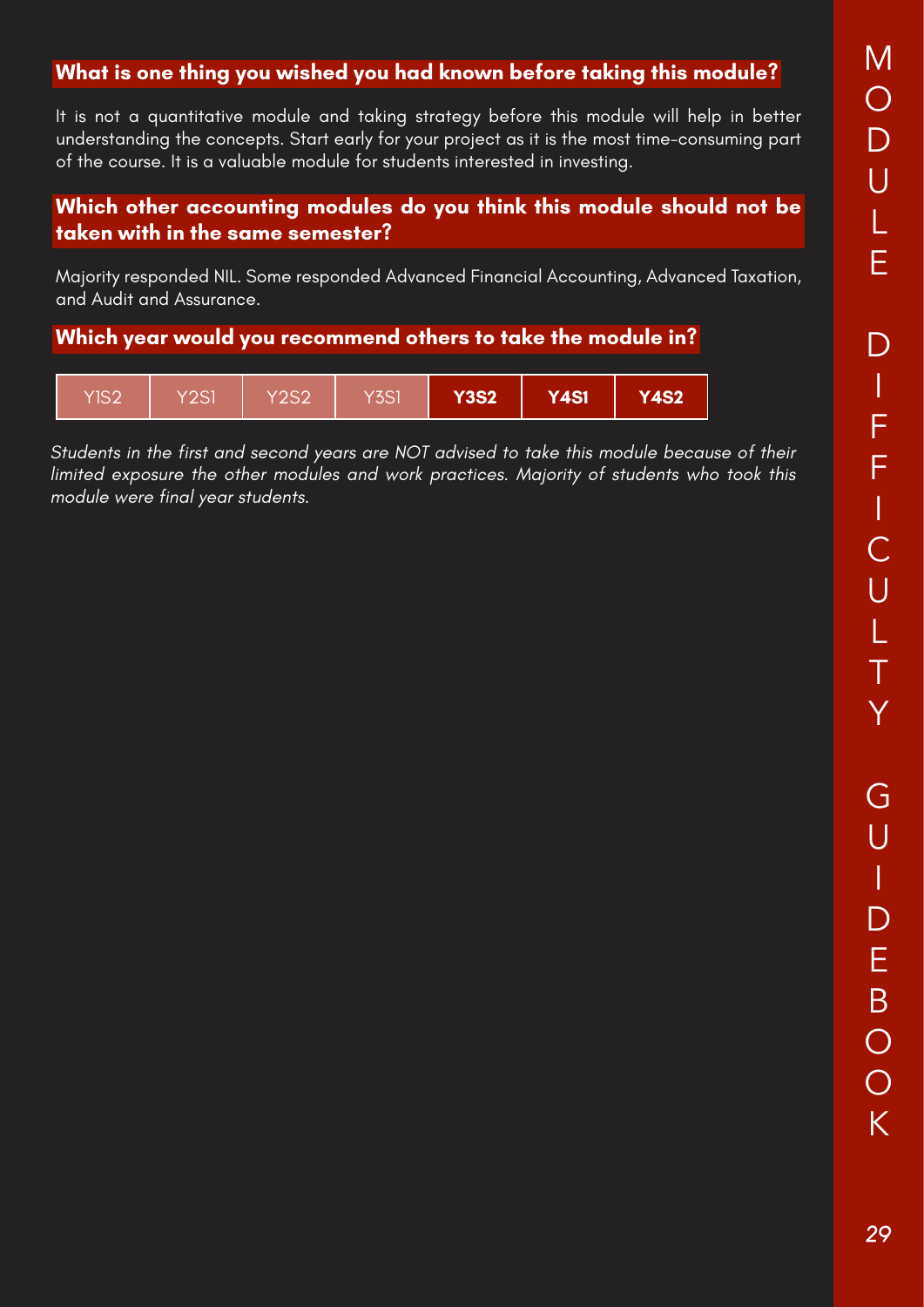The application of tax concepts to real-world situations and is not just confined to tax computations. It includes tax advisory situations as well. Topics that are tough includes double tax agreement, GST, tax incentives, and overseas income. There is a slight overlap with ACCT223 Taxation, but the concepts in this course are more in-depth.

The weekly case studies done in class are probably most difficult, but as the case study discussion is done in groups, this also provides a lot of hands-on learning from actual real-life cases.

Research intensive due to it being rather open ended.

Time management is extremely important.

### **What tip or advice do you have for your peers who are taking this module?**

Do pre-readings to minimise confusion. Read up on tax guides on websites such as IRAS.

Ensure that you have a solid grasp of your tax concepts from ACCT223 Taxation before attempting this module, even though a quick revision on concepts will be done at the beginning.

Start on the project early. Do not rely solely on the cheat sheet for finals.

### **What is one thing you wished you had known before taking this module?**

There is a need to revise on basic tax concepts before attempting this module. It will also be better if you take this module right after your Taxation module.

The textbook will not suffice. It is important to read up from various websites such as IRAS and ITA.

### **Which other accounting modules do you think this module should not be taken with in the same semester?**

Majority responded Advanced Financial Accounting. Some responded Audit and Assurance and Strategic Management Accounting.

Best not to take it with heavy courses such as Advanced Financial Accounting.

| YIS2 | Y2SM | <b>Y2S2</b> | <b>Y3S1</b> | <b>Y3S2</b> | <b>Y4S1</b> | Y4S2 |
|------|------|-------------|-------------|-------------|-------------|------|
|------|------|-------------|-------------|-------------|-------------|------|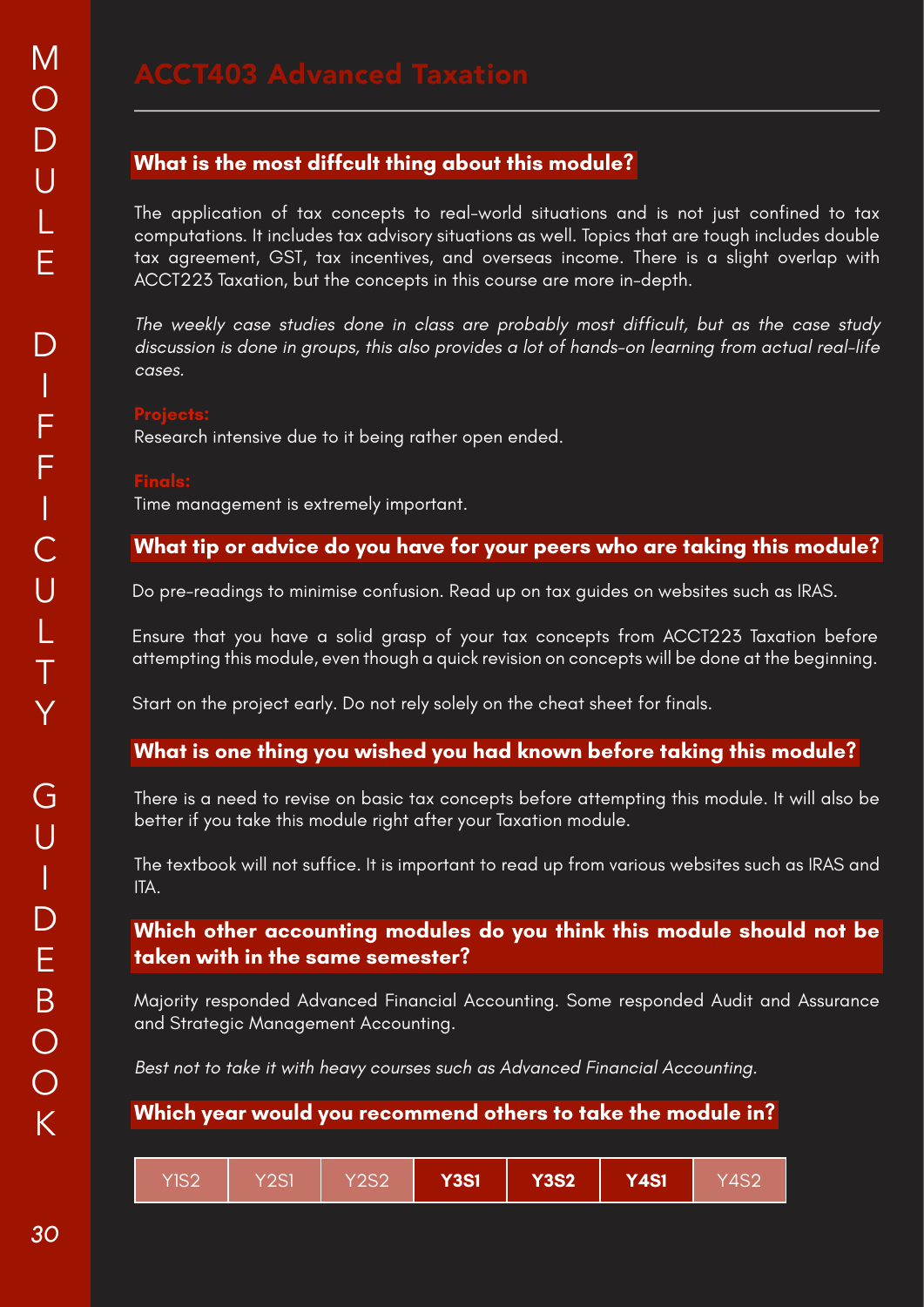This module allows students to understand the perspective of a CFO. The concepts are difficult to grasp and requires deep understanding. It heavily involves memory work too.

The workload is rather heavy as the project involves a video, report, presentation, peer and class evaluation. It requires a lot of research and it is necessary for the content to be supported by strong evidence as your research will be challenged.

### **What tip or advice do you have for your peers who are taking this module?**

Study consistently for the quizzes and participate in classes regularly. Since a lot of memory work is involved, it will be good to start early when preparing for Midterms or Finals. Students have to be attentive in class, take down the elaborations to each point that he says in class. The additional things said in class will be tested in exams.

Refresh your Finance101 concepts before taking this module. Read the finance section of the newspaper to be able to understand better.

The project will be very heavy and starting early can help a lot. They are straightforward and large emphasis placed on creative methods in delivering the final presentation.

### **What is one thing you wished you had known before taking this module?**

The groupings for the project might be pre-assigned. Knowing the basic operations of a company will be helpful.

### **Which other accounting modules do you think this module should not be taken with in the same semester?**

Majority responded NIL. Some responded Intermediate Financial Accounting.

| YIS2 | Y2S1 | Y2S2 | <b>Y3S1</b> | <b>Y3S2</b> | <b>Y4S1</b> | Y4S2 |
|------|------|------|-------------|-------------|-------------|------|
|------|------|------|-------------|-------------|-------------|------|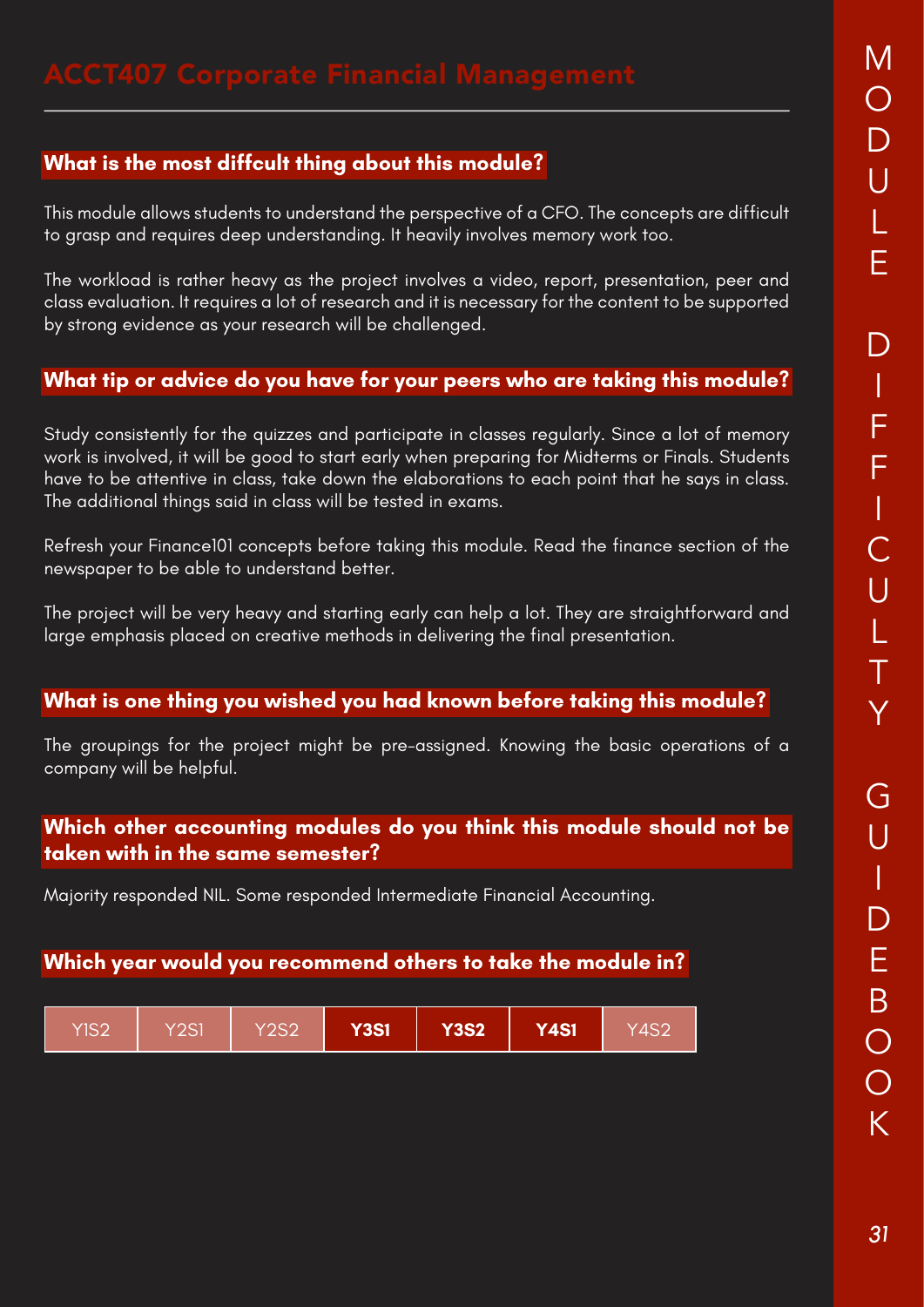This module requires a substantial level of judgement as there is no hard rules. Precision of language is the key to scoring.

Workload for project is very heavy, with application of concepts being the most difficult component to score.

# **What tip or advice do you have for your peers who are taking this module?**

Read all the required articles before class as it will help you to participate in class better and learn more effectively. Internalise the content to apply the concepts effectively.

This module would only be suitable for those who wish to enter the public sector.

Go into the course with an open mind. Do the questions in each case study given by the professor.

### **What is one thing you wished you had known before taking this module?**

The scope covered here is more on operational audit. Whereas in Audit and Assurance module, the scope covered is on financial audit.

A high level of writing standard and precision of language is required.

### **Which other accounting modules do you think this module should not be taken with in the same semester?**

Majority responded NIL. Some responded Internal Audit or Governance and Risk Management.

| YIS2 | Y2S1 | Y2S2 | <b>Y3S1</b> | <b>Y3S2</b> | Y4S1 | Y4S2 |
|------|------|------|-------------|-------------|------|------|
|------|------|------|-------------|-------------|------|------|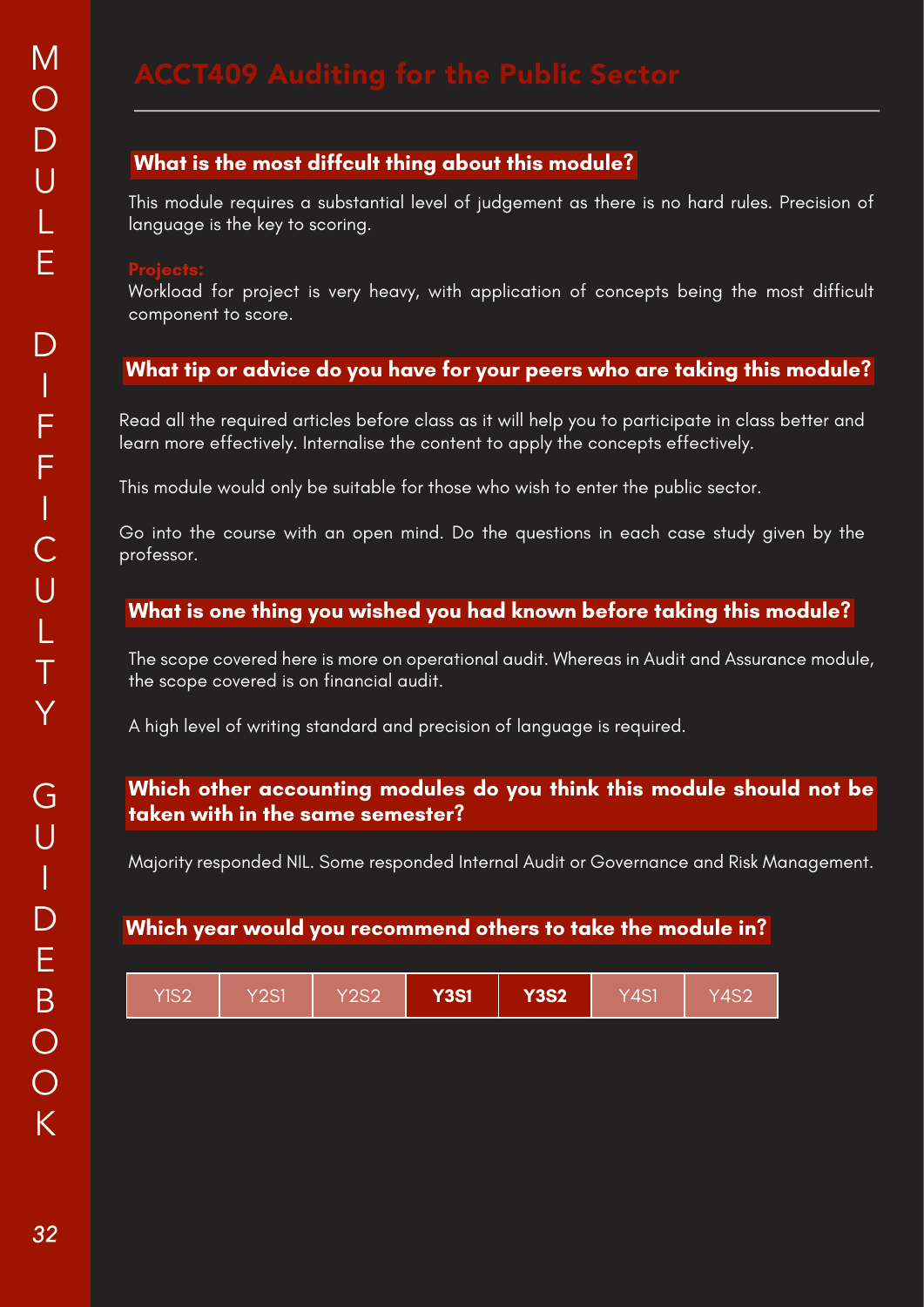### **Experience from the module**

Nice, insightful experience that prepared us for the workforce, while opening various opportunities to network with professors and secure internships. Interesting experience to learn from industry experts and how Internal Auditing is applied in different settings. Project and assignments are challenging.

### **Interaction with industry professionals during the module.**

They are willing to share much of what their company does and it is the best time to ask them questions especially if you are interested in doing internal audit in the future.

### **What is the most diffcult thing about this module?**

Requires creativity and a deep understanding of readings to apply the correct concepts to the case. There are many readings in the first half of the semester.

The ability to apply what we have learnt to a real-life case study for the project. Topic of the project focuses on cutting edge concepts, which poses a certain level of difficulty as there are not a lot of research and insights that can be searched on the internet.

### **What tip or advice do you have for your peers who are taking this module?**

Start early on the project as there is a lot of work to be done. Revise topics from Governance, Risk & Management as it will help in the understanding the IA concepts. Read the news constantly to see how it ties in with Internal auditing as the module is very proactive.

### **What is one thing you wished you had known before taking this module?**

Enter the course with an open mind and do not expect to be spoon fed in class. This course is not the usual seminar style where professor will teach you about the content to be learnt but rather, professional in various industry will be in the class to share their experience and to educate us with the content. There is no final paper which is quite good as less workload toward the end of the semester.

### **Which other accounting modules do you think this module should not be taken with in the same semester?**

Majority responded NIL.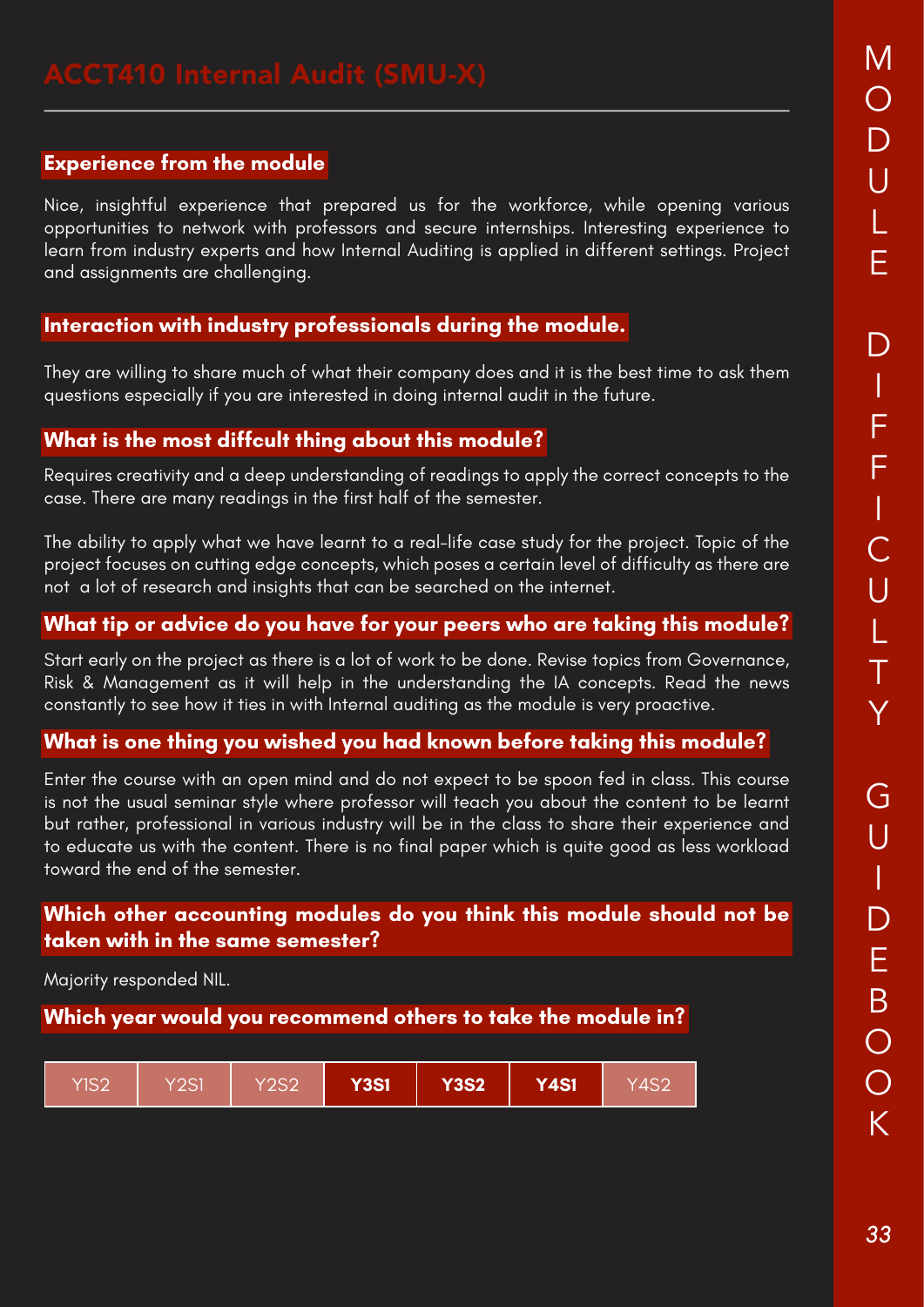### **Experience from the module**

Very different from a normal accounting course. There are no lectures and seminars, but a semester-long project starting from the beginning. Expect to meet clients often and have group meetings multiple times each week. Many of the materials have to be self-taught.

### **Interaction with industry professionals during the module.**

Most industry professionals/ clients are friendly and welcoming of questions and clarifications. Use the opportunity to learn more about the inner works of the client and broaden your understanding of the working world.

### **What is the most difficult thing about this module?**

The sheer amount of hours committed, and the learning of new content, tools and programmes to tailor solutions to client problems.

### **What tip or advice do you have for your peers who are taking this module?**

Plan in advance and always try to meet the company's representative or client at a specific weekly routine.

This will be the heaviest module in your time in SOA, on par or even heavier than Advanced Financial Accounting. Bid with a group which you can work with.

### **What is one thing you wish you had known before taking this module?**

The heavy use of analytical skills and the amount of time necessary for this module. Recommended to take DMV and Statistical Programming before taking this module.

### **Which other accounting modules do you think this module should not be taken with in the same semester?**

Majority responded Internal Audit, Advanced Taxation, Advanced Financial Accounting, and Audit Analytics.

| Y3S2 <sup>1</sup><br>Y2S1<br>Y3S1<br><b>Y4S1</b><br>YIS2<br>Y2S2<br>Y4S2 |  |  |  |  |  |  |  |  |
|--------------------------------------------------------------------------|--|--|--|--|--|--|--|--|
|--------------------------------------------------------------------------|--|--|--|--|--|--|--|--|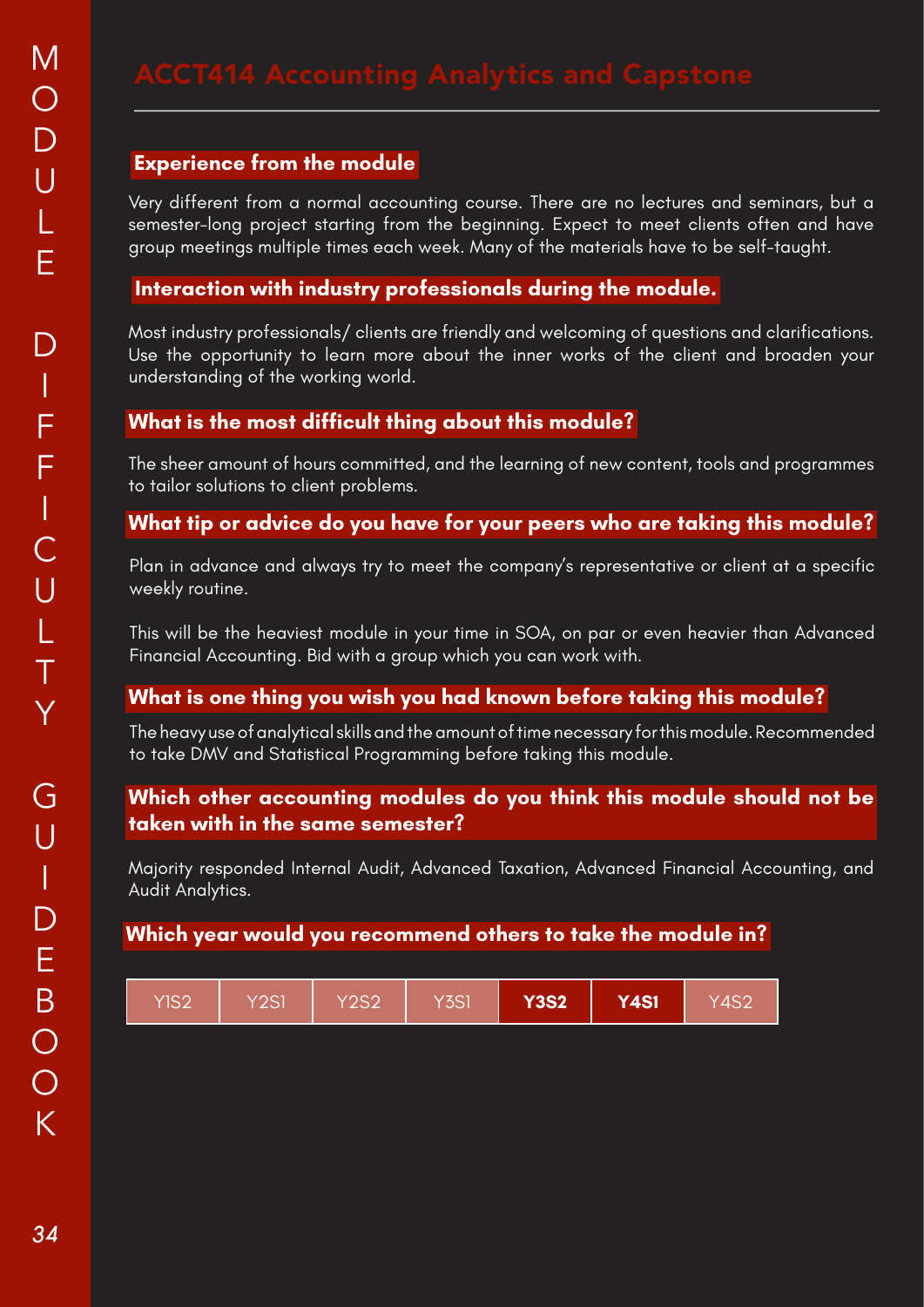Student feedback on this module is unavailable due to the small size of the class completed the course.

If you have previously completed this course, we would like to hear from you through email (**accsoc@sa.smu.edu.sg**).

# **Course Description:**

This course provides knowledge on the full spectrum of the restructuring and insolvency regimes available in Singapore and the application of these regimes in situations of various degrees of distress. Insolvency practice includes practicing as a "company doctor" overseeing formal and informal workouts for financially distressed business or practicing as a company receiver, administrator and liquidator with the objective of maximising recovery to creditors.

Students will learn the different types of restructuring and insolvency procedures most suited to each situation, the legal implications and effects on the business entities and various stakeholders, the roles, responsibilities, and powers of insolvency practitioners under each procedure, and the practical/commercial issues to consider when business entities enter into the restructuring or insolvency mode.

This course aims to equip students with the basic knowledge in detecting the early warning signs, understanding financial issues faced by business entities and financial impact of key decisions in addressing the situation. It also emphasises the practical application of theories and concepts learnt in class to the real world.

The course is not only designed to be relevant for students who are specifically seeking a career in insolvency practice but also for those who are interested in business rescue and business failure generally.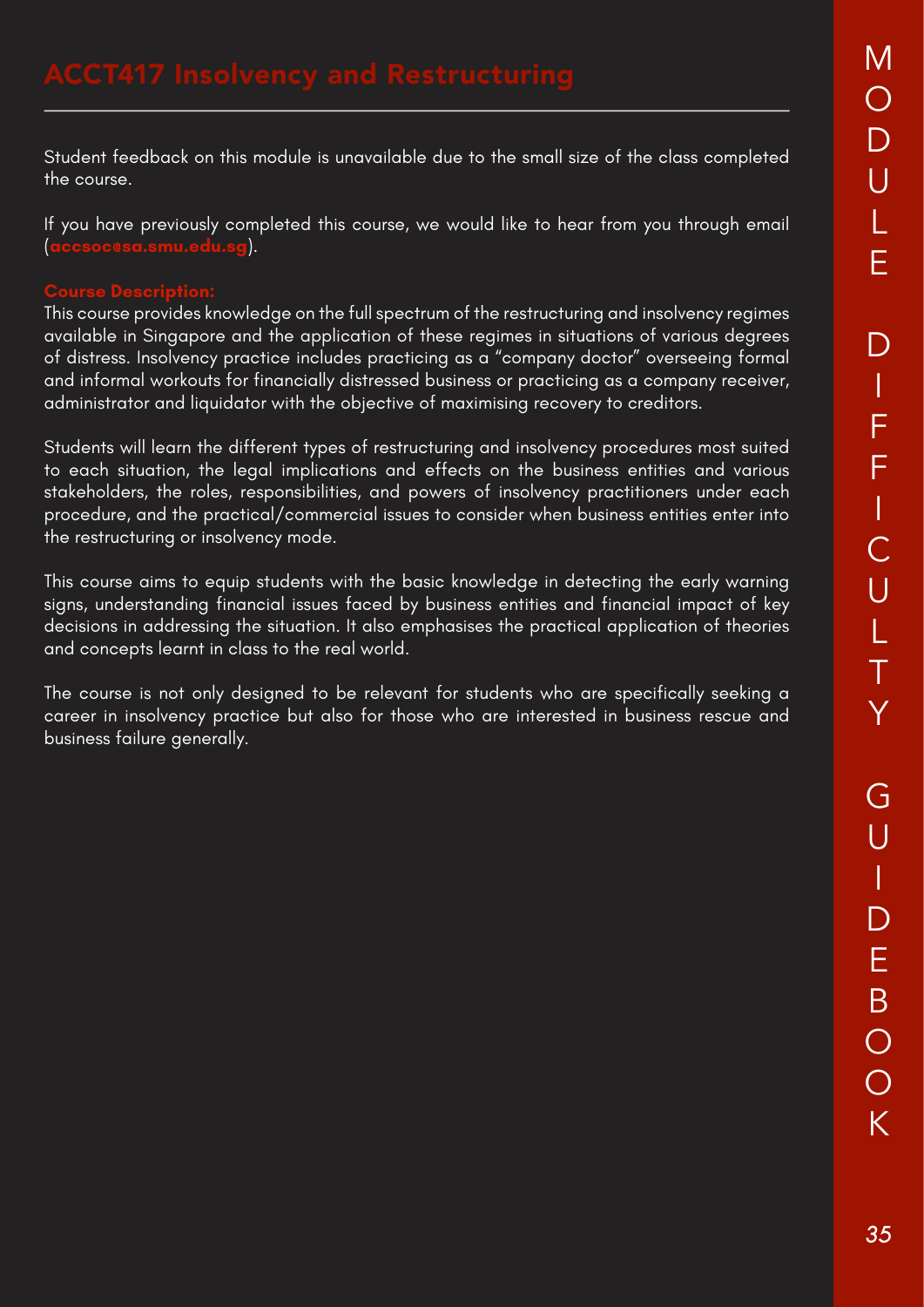Requires student to learn how to use a visualisation software from scratch, learn & understand various analytics techniques, and then applying them to solve accounting problems.

The projects and assignments can be tedious and time consuming as well.

### **What tip or advice do you have for your peers who are taking this module?**

For those who require a longer time to understand concepts, it would be good to try out the prof's examples before class, due to the fast pace. Revising statistics especially regression, taking CAT before this mod, or having some tableau basics for the project will help as well.

### **What is one thing you wished you had known before taking this module?**

The course has a strong practice focus, involving the application of DMV techniques in various accounting settings, and students should be prepared for hands-on application of these techniques. Consulting the professor earlier to clarify project's expectation so as to not go off track. Project takes up substantial amount of time, and not being able to choose group mates.

### **Which other accounting modules do you think this module should not be taken with in the same semester?**

Majority responded NIL. Some responded Statistical Programming, Advanced Financial Accounting or Advanced Taxation.

| YIS2 | Y2S1 | <b>Y2S2</b> | <b>Y3S1</b> | <b>Y3S2</b> | Y4S1 | 74S2 |
|------|------|-------------|-------------|-------------|------|------|
|------|------|-------------|-------------|-------------|------|------|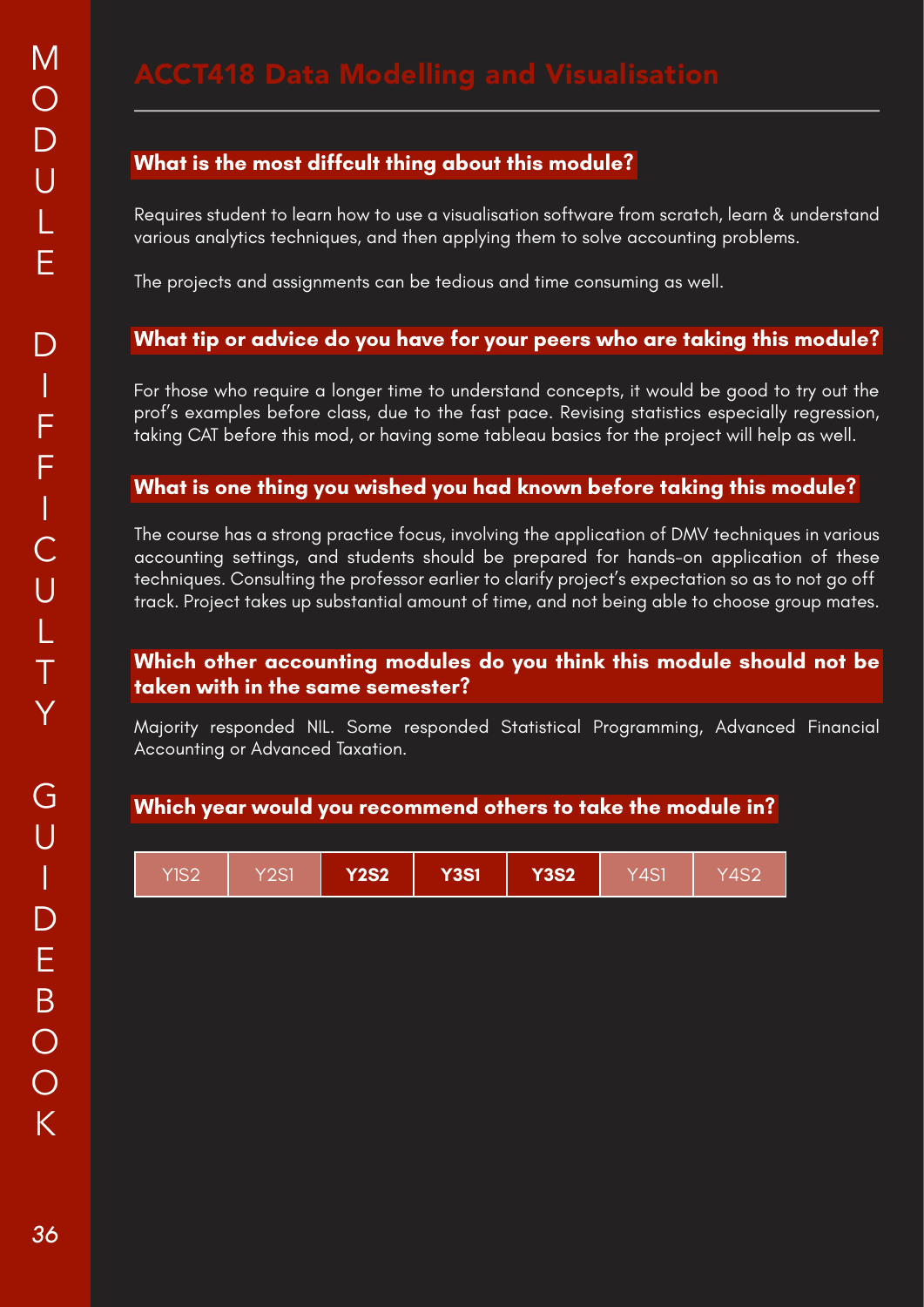# **What is the most diffcult thing about this module? What is the most diffcult thing about this module?**

Content is more advanced than the pre-requisite Statistical Programming, thus command of R Programming must be of a decent level.

### **What tip or advice do you have for your peers who are taking this module?**

Course mixes theory and code together, which can be very confusing. Understanding a broad overview of the course helps to keep track of progress.

### **What is one thing you wished you had known before taking this module?**

Project is coding-intensive, and prof encourages using models outside what is taught in class. As such self-learning of outside-class content is important.

**Which other accounting modules do you think this module should not be taken with in the same semester?**

Some responded Advanced Financial Accounting and Audit Analytics.

**Which other accounting modules do you think this module should not be taken with in the same semester?**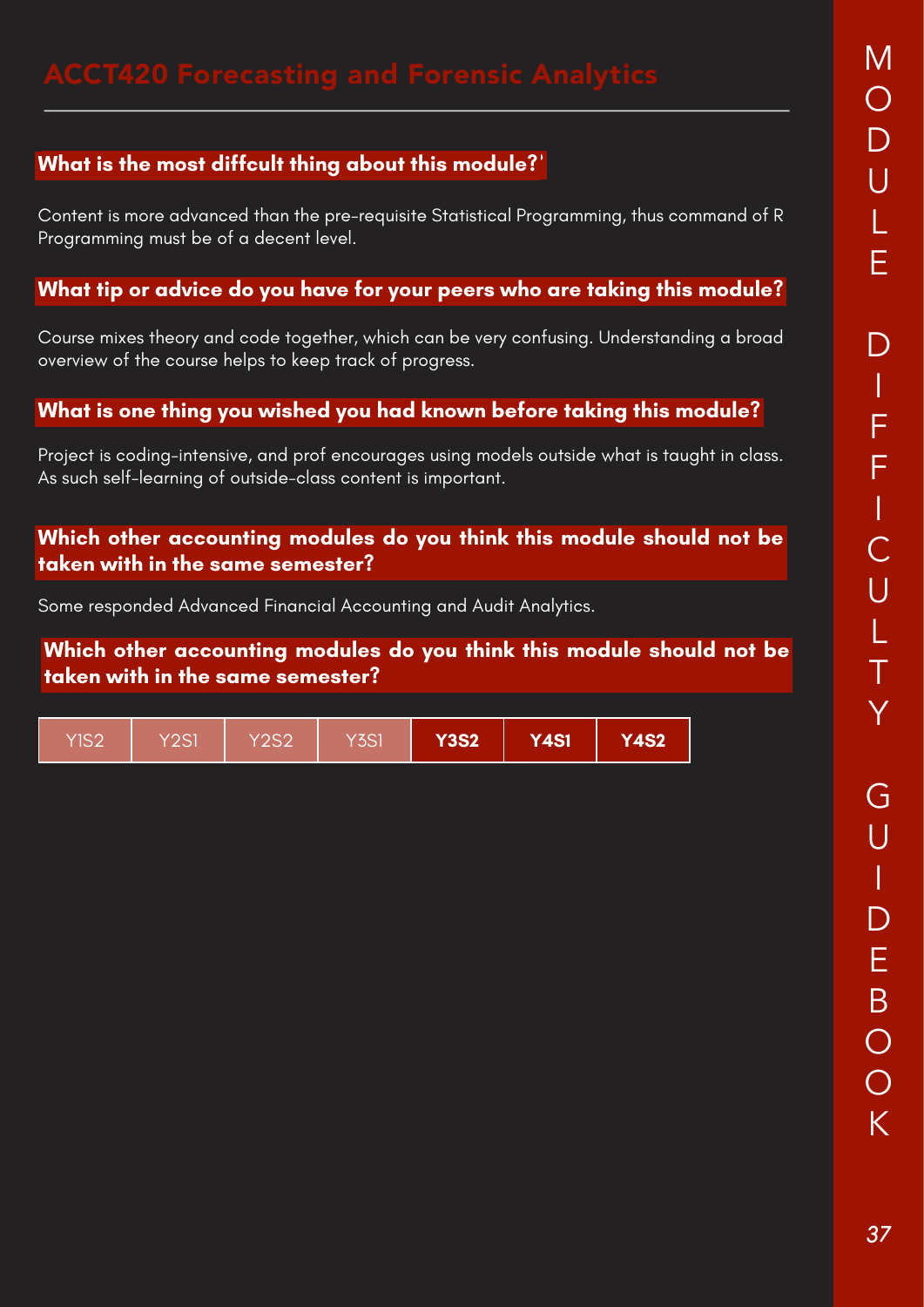The most challenging aspect of this course is the multi-disciplinary focus, where students must be able to cross-apply the disciplines of financial accounting, financial markets, statistics, and computer programming.

### **What tip or advice do you have for your peers who are taking this module?**

It would be useful to revise statistics and finance concepts. However, while some prior knowledge of programming would be helpful, it is not essential as some programming essential to the course will be taught at the beginning.

### **What is one thing you wished you had known before taking this module?**

The class size is small, and students who do well are likely to be those who have a keen interest in financial markets and statistical modelling, and who enjoy hands-on and unstructured explanatory learning.

### **Which other accounting modules do you think this module should not be taken with in the same semester?**

Some responded Statistical Programming or Forecasting and Forensic Analytics.

| YIS2 | Y2S1 | <b>Y2S2</b> | Y <sub>3</sub> S1 | Y3S2 | <b>Y4S1</b> | <b>Y4S2</b> |
|------|------|-------------|-------------------|------|-------------|-------------|
|------|------|-------------|-------------------|------|-------------|-------------|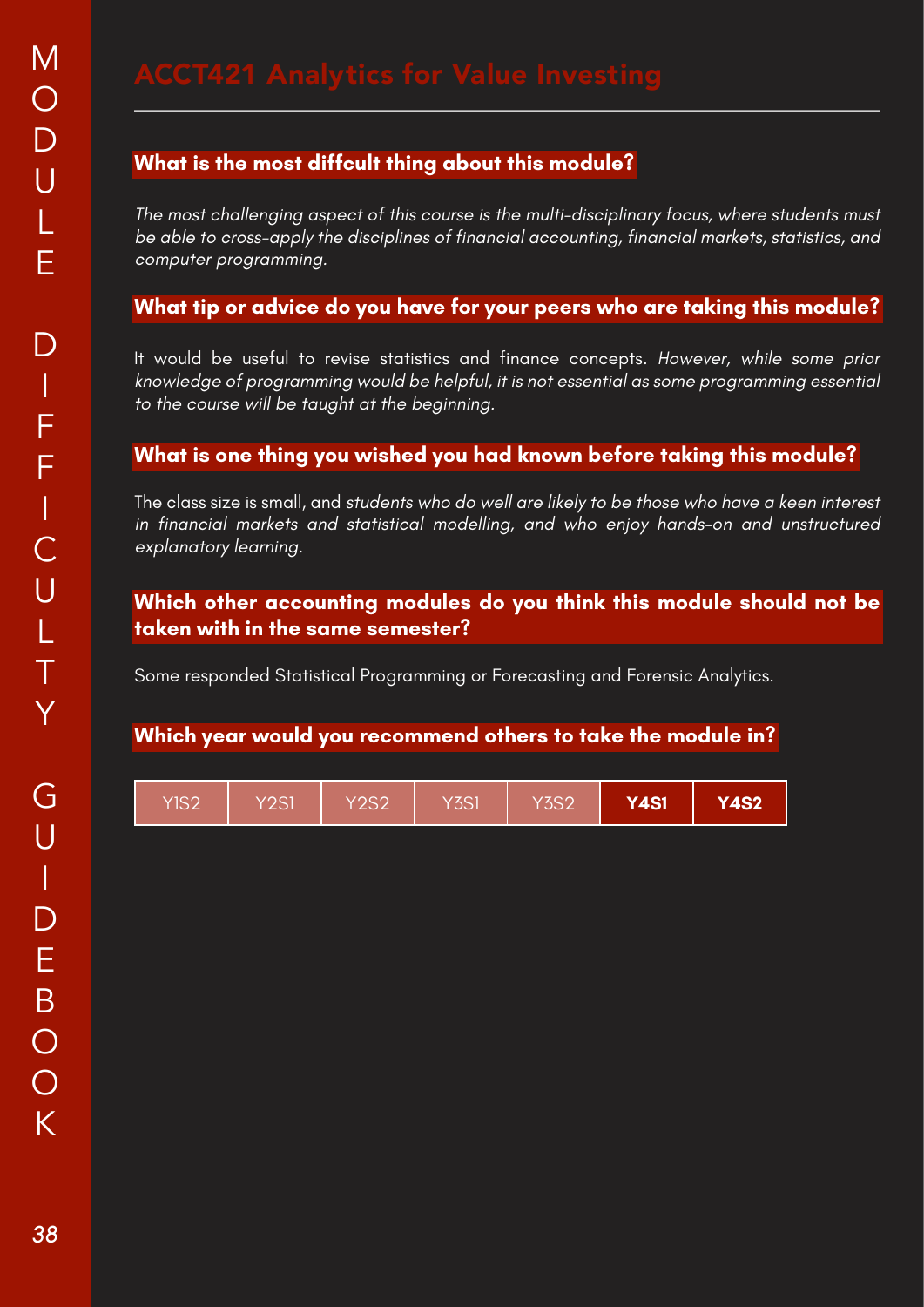# **Experience from the moduleig about this module?**

The project was quite time consuming, although the module was not heavy in general, and no finals. The 4 quizzes tested on SQL. Necessary to consult profs in studying for this module.

# **Interaction with industry professionals during the module.**

Not much interaction, other than when first meeting them, and during the presentations when they asked us questions.

# **What is the most difficult thing about this module?**

Identifying and explaining the 3 key audit areas of a particular engagement as they must be significant and relevant to the chosen industry.

### **What tip or advice do you have for your peers who are taking this module?**

Group mates are preassigned for group projects.

### **What is one thing you wished you had known before taking this module?<sup>,</sup> P taken with in the same semester?**

Possible to score well even without analytics background. DM-mysql will help in the assignments.

### **Which other accounting modules do you think this module should not be taken with in the same semester?**

Some responded Accounting Analytics Capstone or Auditing Information Systems.

| YIS2 | Y2S1 | Y2S2 | <b>Y3S1</b> | $\overline{\mathsf{Y3S2}}^\dagger$ | <b>Y4S1</b> | <b>Y4S2</b> |
|------|------|------|-------------|------------------------------------|-------------|-------------|
|------|------|------|-------------|------------------------------------|-------------|-------------|